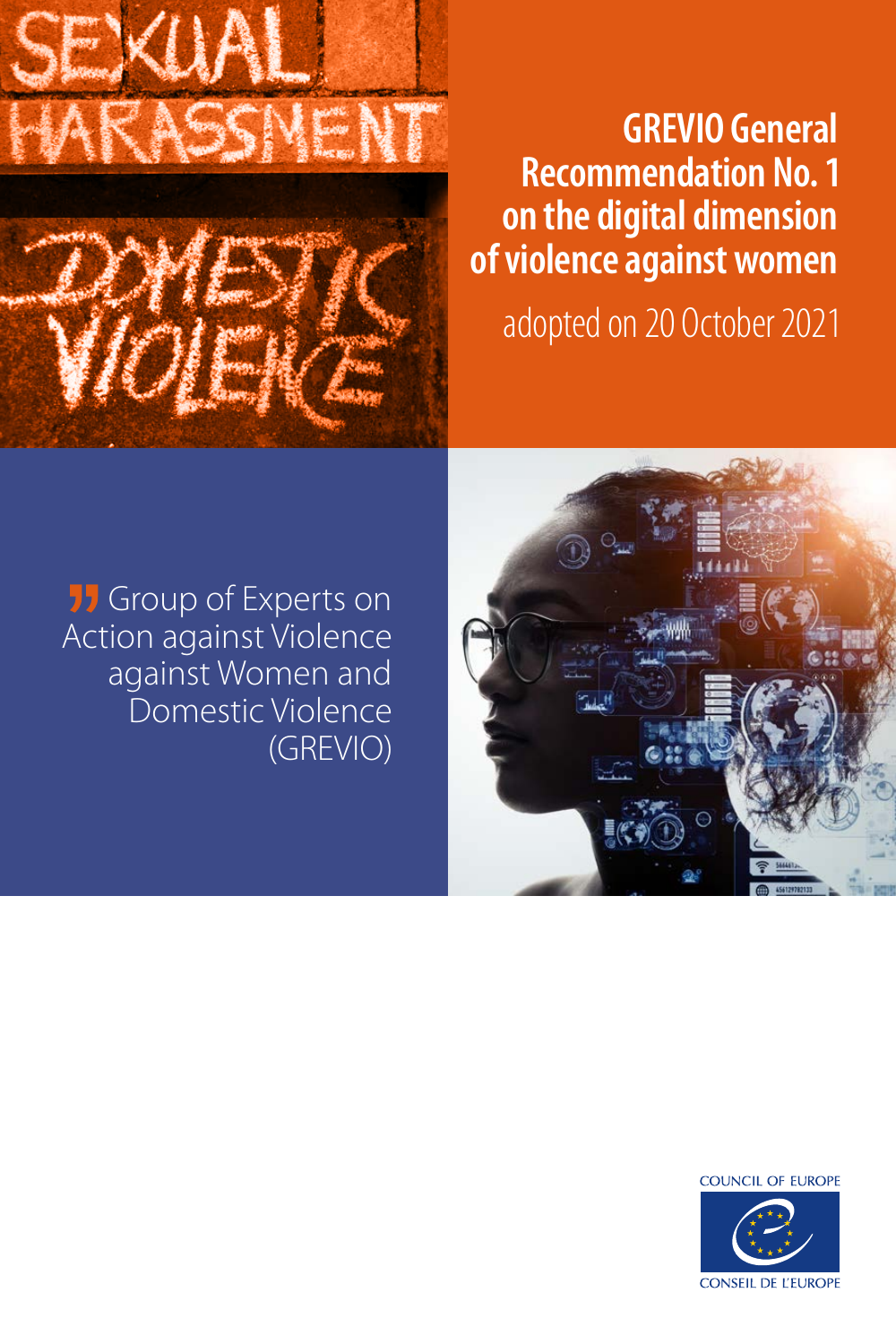## **GREVIO General Recommendation No. 1 on the digital dimension of violence against women**

adopted on 20 October 2021

**11** Group of Experts on Action against Violence against Women and Domestic Violence (GREVIO)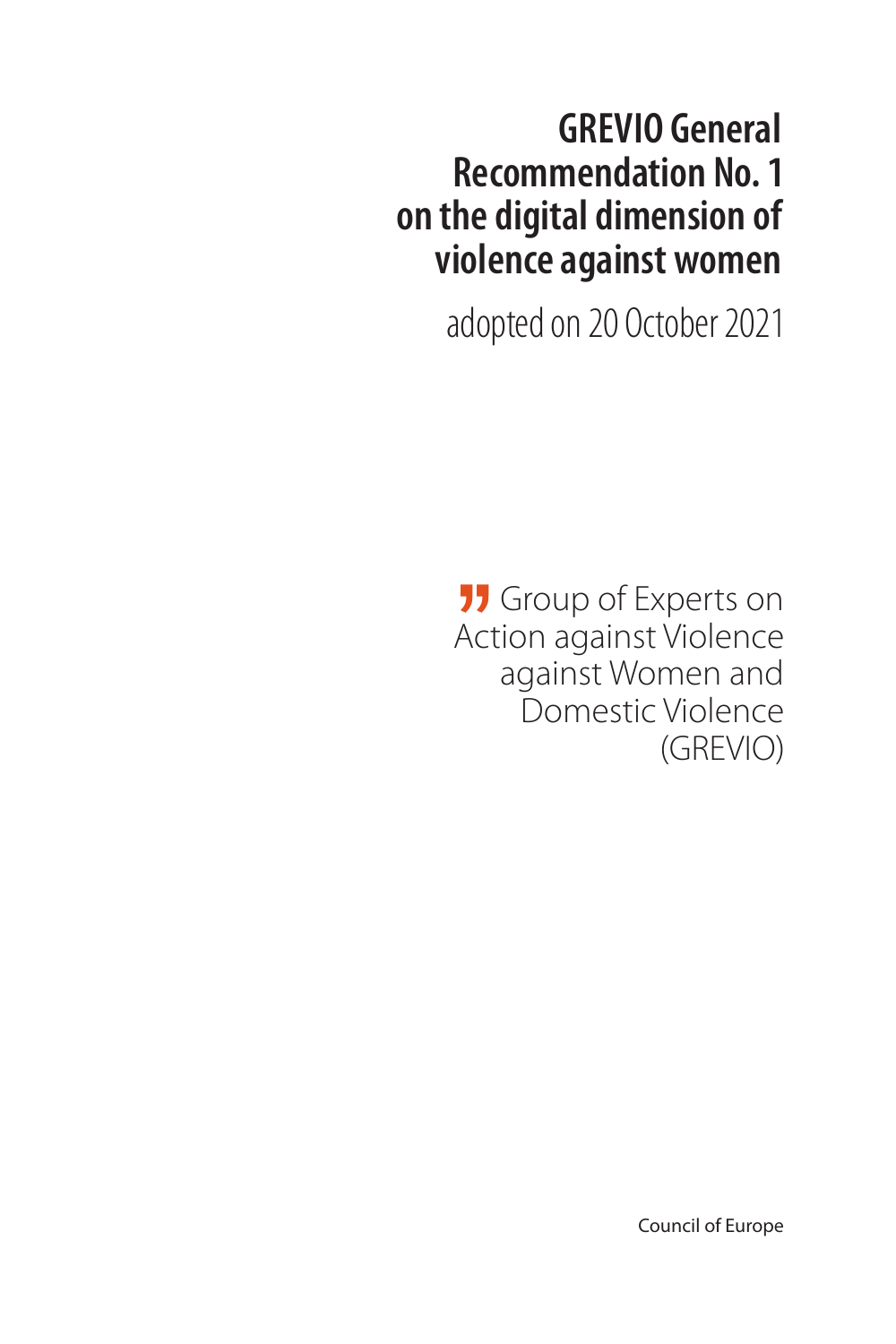#### French edition:

*Recommandation générale n° 1 du GREVIO sur la dimension numérique de la violence à l'égard des femmes*

*The opinions expressed in this work are the responsibility of the authors and do not necessarily reflect the official policy of the Council of Europe.*

The reproduction of extracts (up to 500 words) is authorised, except for commercial purposes as long as the integrity of the text is preserved, the excerpt is not used out of context, does not provide incomplete information or does not other wise mislead the reader as to the nature, scope or content of the text. The source text must always be acknowledged as follows "© Council of Europe, year of the publication". All other requests concerning the reproduction/translation of all or part of the document, should be addressed to the Directorate of Communications, Council of Europe (F-67075 Strasbourg Cedex or publishing@coe.int). All other correspondence concerning this document should be addressed to the Directorate General of Democracy of the Council of Europe.

Cover design and layout: Documents and Publications Production Department (DPDP), Council of Europe

Cover photo: © Shutterstock

© Council of Europe, November 2021 Printed at the Council of Europe GREVIO(2021)20

Adopted on 20 October 2021

Published on 24 November 2021

Secretariat of the monitoring mechanism of the Council of Europe Convention on Preventing and Combating Violence against Women and Domestic Violence

**www.coe.int/conventionviolence**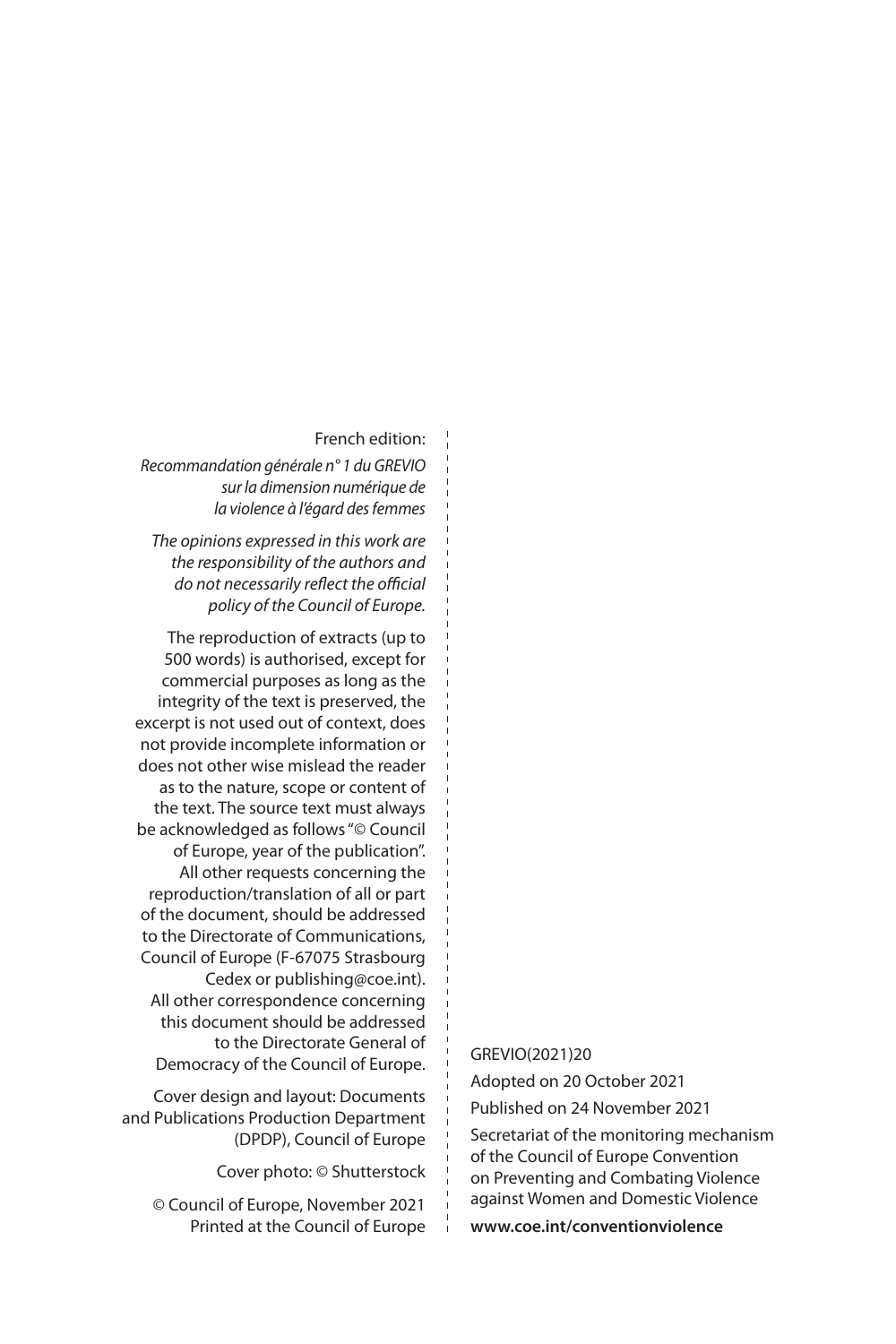## **Contents**

| <b>INTRODUCTION</b>                                                                                                                                        | 5  |
|------------------------------------------------------------------------------------------------------------------------------------------------------------|----|
| <b>SCOPE OF THE GENERAL RECOMMENDATION</b>                                                                                                                 | 7  |
| THE DIGITAL DIMENSION OF VIOLENCE AGAINST WOMEN: CONCEPT AND<br><b>TERMINOLOGY</b>                                                                         | 13 |
| <b>OBLIGATIONS ARISING UNDER THE ISTANBUL CONVENTION IN RELATION</b><br>TO VIOLENCE AGAINST WOMEN AND DOMESTIC VIOLENCE IN ITS DIGITAL<br><b>DIMENSION</b> | 17 |
| Online sexual harassment                                                                                                                                   | 18 |
| Online and technology-facilitated stalking                                                                                                                 | 19 |
| Digital dimension of psychological violence                                                                                                                | 20 |
| <b>RECOMMENDATIONS</b>                                                                                                                                     | 23 |
| Prevention                                                                                                                                                 | 23 |
| Protection                                                                                                                                                 | 24 |
| Prosecution                                                                                                                                                | 26 |
| Co-ordinated policies                                                                                                                                      | 27 |
| <b>ANNEX: GLOSSARY</b>                                                                                                                                     | 29 |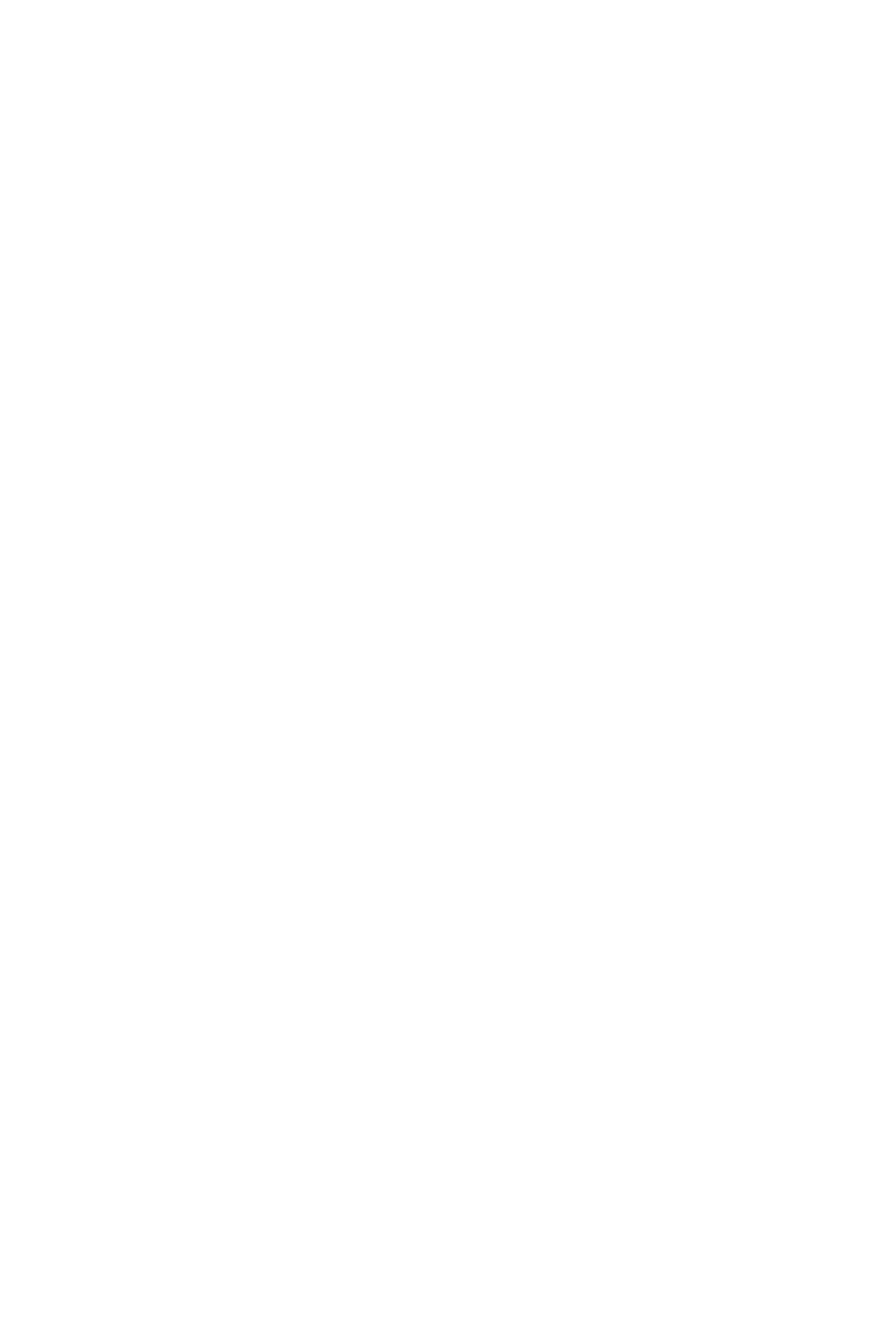# <span id="page-5-0"></span>**Introduction**

1. GREVIO recognises violence against women committed in the digital sphere as an increasingly prevalent global issue with grave consequences. Mandated under Article 69 of the Council of Europe Convention on Preventing and Combating Violence against Women and Domestic Violence (hereinafter the Istanbul Convention), which empowers GREVIO to adopt general recommendations on the implementation of the convention, during its 21<sup>st</sup> plenary meeting GREVIO decided to prepare its very first General Recommendation and to dedicate it to the application of the Istanbul Convention in relation to the digital dimension of violence against women. According to the Explanatory Report to the Istanbul Convention, general recommendations shall have a common meaning for all parties and concern articles or themes that are included in the convention. And even though these general recommendations are not legally-binding, they serve as an important reference for parties by developing a greater understanding of the different themes in the convention and offering clear guidance that can contribute to an effective implementation of the provisions contained in the convention. These recommendations shall also be part of future monitoring rounds.<sup>1</sup>

2. The GREVIO Working Group on a General Recommendation of the Digital Dimension of Violence against Women (GREVIO-GT-DD) was established to oversee the development of this first General Recommendation by GREVIO.

3. In carrying out its functions, GREVIO-GT-DD held a series of meetings to determine the prevailing challenges faced by the States Parties in addressing the digital dimension of violence against women and to formulate related recommendations. The working group meetings also served as a platform to engage with other international organisations as well as independent experts.

<sup>1.</sup> Council of Europe (2011a), "Explanatory Report to the Council of Europe Convention on preventing and combating violence against women and domestic violence*"*, Council of Europe Treaty Series No. 210, paragraph 359. Available at<https://rm.coe.int/16800d383a>.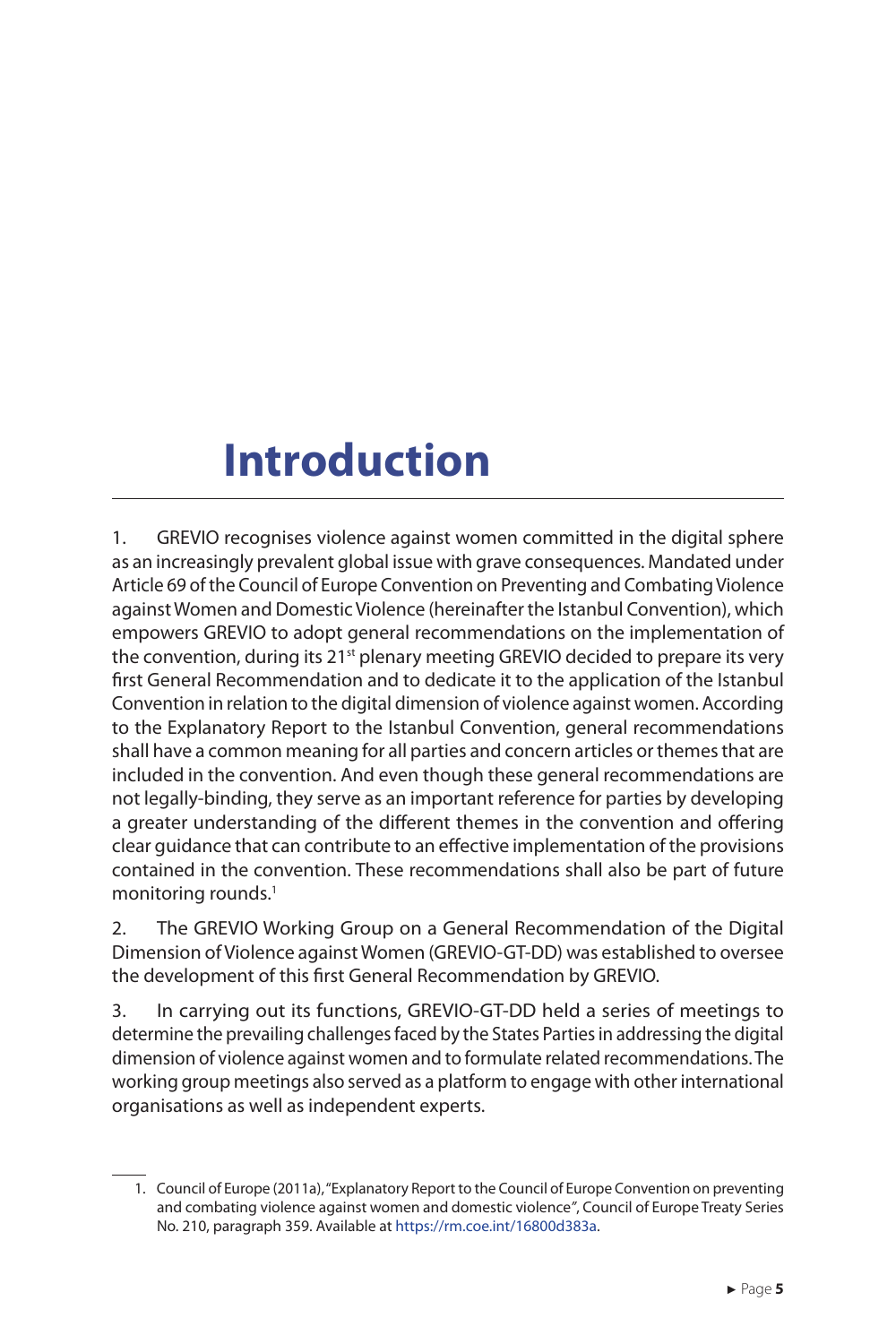4. The first draft of the General Recommendation prepared by the GREVIO-GT-DD was adopted by GREVIO on 15 February 2021 during its 23rd meeting. After the adoption of this first draft, the working group reached out to a number of Council of Europe committees and monitoring bodies with a view to gathering their input and opinions on the draft text. This exchange with the Council of Europe bodies was followed by a public consultation procedure where the working group collected input on the recommendations from a number of civil society actors, including European and national NGOs and umbrella organisations, independent experts and researchers as well as other international organisations such as the members of the End Discrimination and Violence against Women Platform.

5. The GREVIO-GT-DD incorporated the input gathered from both the Council of Europe committees and civil society into the draft General Recommendation.

6. The final draft of General Recommendation No.1 containing the changes introduced on the basis of the overall consultation process was adopted by GREVIO on 20 October 2021.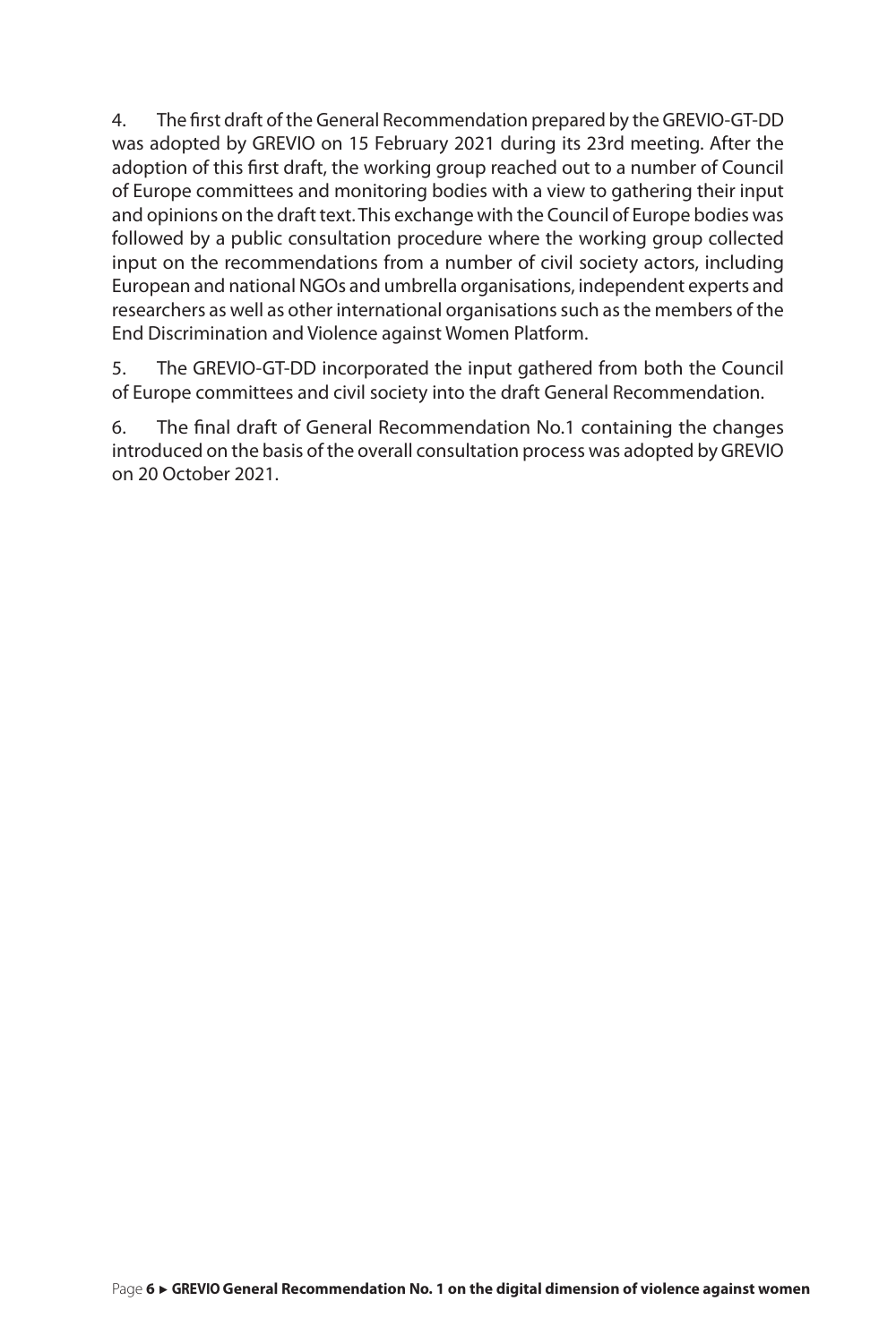# <span id="page-7-0"></span>**Scope of the General Recommendation**

7. Violence against women, including domestic violence, is one of the most serious forms of gender-based violations of human rights and a worldwide phenomenon. Recognised as a form of discrimination since the early 1990s, $^2$  regional legal instruments such as the Istanbul Convention have set binding standards for the prevention of violence against women, the protection of victims and the prosecution of perpetrators. With the help of comprehensive definitions of violence against women as a form of gender-based violence, these legal instruments place far-reaching obligations on their respective States Parties to address and respond to all forms of violence against women, whether they occur in public or in private life. Failure to act entails the responsibility of the executive, legislative and judicial branches of a State Party. Hence the Istanbul Convention imposes upon its States Parties the obligation to exercise due diligence to prevent, investigate, punish and provide reparation for acts of violence covered by the scope of the convention that are perpetrated by non‐state actors.

8. The Istanbul Convention offers a particularly detailed set of legally binding standards and is both the most recent and the most far-reaching treaty in this field. It defines violence against women as a violation of human rights and a form of discrimination against women and it explains that this term "shall mean all acts of gender-based violence against women that result in, or are likely to result in, physical, sexual, psychological or economic harm or suffering to women, including threats of such acts, coercion or arbitrary deprivation of liberty, whether occurring in public or in private life". It covers domestic violence understood as "all acts of physical, sexual, psychological or economic violence that occur within the family or domestic unit between former or current spouses or partners, whether or not the perpetrator shares or has shared the same residence with the victim" and requires the recognition that this is predominantly a gendered phenomenon.

<sup>2.</sup> In 1992, the Committee on the Elimination of Discrimination against Women (the CEDAW Committee) adopted General Recommendation No. 19 on violence against women, which recognised genderbased violence as a form of discrimination.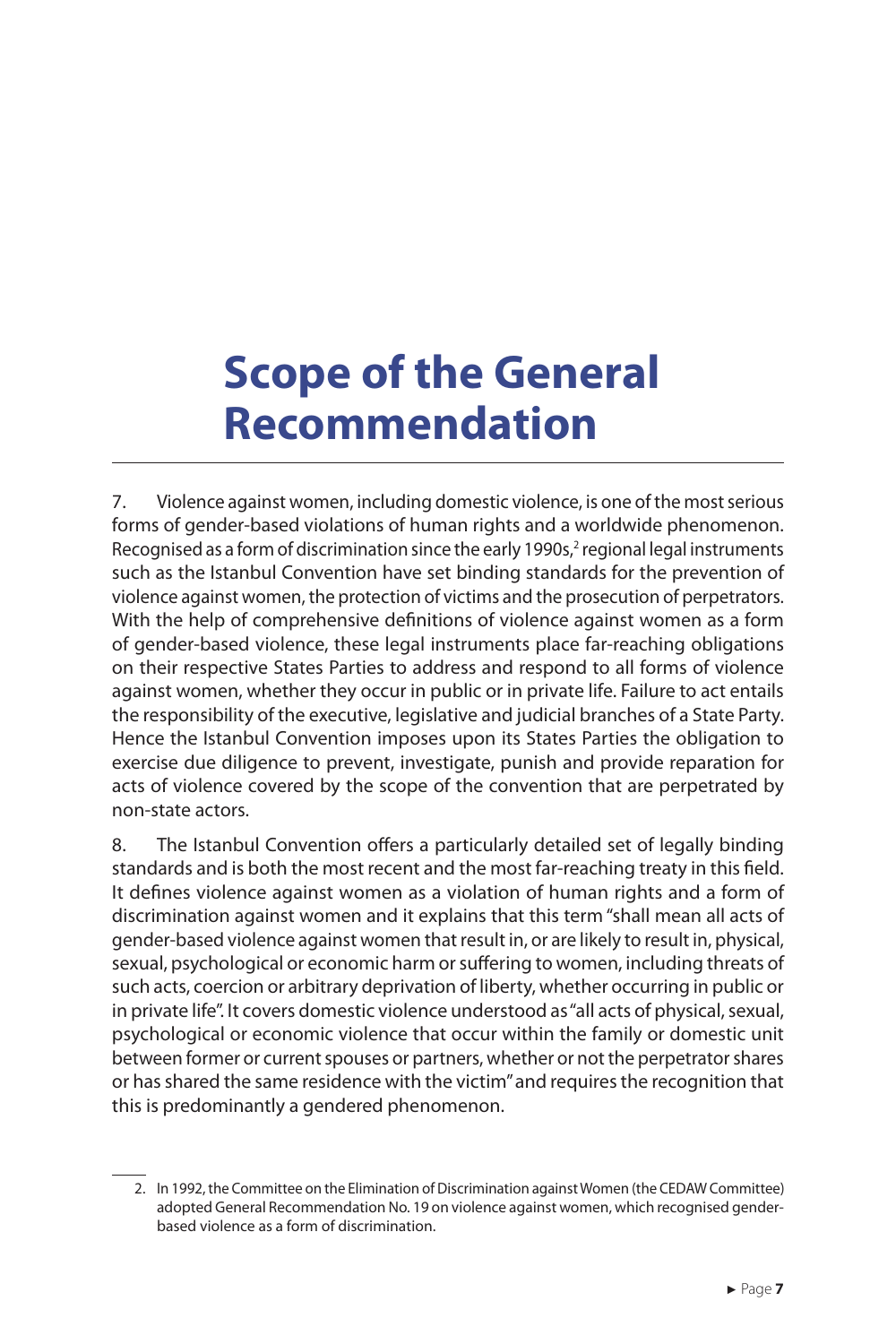9. GREVIO endorses the view of other independent women's rights treaty bodies that gender-based violence against women affects women throughout their life cycle,<sup>3</sup> and that the experience of gender-based violence against women is both a cause and a consequence of women's and girls' historically rooted inequality with men and boys. It is violence perpetrated as a result of or in order to perpetuate stereotypes of women and men in society, social norms, concepts of masculinity and notions of women's inferiority. Women and girls may experience gender-based violence against women in all aspects of their lives, including in their families and intimate relationships, by friends and acquaintances, within their communities, places of work, including remote working as well as work provided on/through platforms, in education, sport, arts, leisure, in politics, in seeking health care, during and after migration and in many other settings.

10. For many years now, women's and girls' experiences of gender-based violence against women in these and other settings have been amplified or facilitated by technology, in particular the technology used in online and digital environments. Information and communication technology (ICT) has enabled the perpetration of violence against women on a scale previously unknown. The onset of the Covid-19 pandemic in 2020 has further amplified this. GREVIO regards the perpetration of violence against women online or with the help of technology as a continuity of the different forms of such violence that affects and exacerbates women and girls' experiences of gender-based violence against women to an alarming extent.

11. Whilst both men and women may experience incidents of inter-personal violence and abuse, women are considerably more likely to experience repeated and severe forms of abuse, including sexual violence. They are also more likely to have experienced sustained physical, psychological or emotional abuse, or violence which results in injury or death, including by an intimate partner.

12. Digital forms of gender-based violence against women can be particularly pronounced for women and girls at risk of or exposed to intersecting forms of discrimination, and may be exacerbated by factors such as disability, sexual orientation, political affiliation, religion, social origin, migration status or celebrity status, among others.4 Gender-based violence against women perpetrated in the digital sphere has a serious impact on women's and girls' lives, including psychological and physical health, their livelihoods, their physical safety and their reputation.

<sup>3.</sup> Committee on the Elimination of Discrimination against Women (2017), General Recommendation No. 35 on gender-based violence against women, updating General Recommendation No. 19, available at: [https://tbinternet.ohchr.org/Treaties/CEDAW/Shared%20Documents/1\\_Global/](https://tbinternet.ohchr.org/Treaties/CEDAW/Shared Documents/1_Global/CEDAW_C_GC_35_8267_E.pdf) [CEDAW\\_C\\_GC\\_35\\_8267\\_E.pdf](https://tbinternet.ohchr.org/Treaties/CEDAW/Shared Documents/1_Global/CEDAW_C_GC_35_8267_E.pdf).

<sup>4.</sup> CEDAW Committee General Recommendation No. 28 on the core obligation of States Parties under Article 2 of the Convention on the Elimination of All Forms of Discrimination against Women, General Recommendation No. 33 on women's access to justice and General Recommendation No. 35 on gender-based violence against women, updating General Recommendation No. 19 confirms that discrimination against women is inextricably linked to other factors that affect their lives. According to the CEDAW Committee, these factors may include ethnicity/race, indigenous or minority status, colour, socio-economic status and/or caste, language, religion or belief, political opinion, national origin, marital and/or maternal status, age, urban/rural location, health status, disability, property ownership, being lesbian, bisexual, transgender or intersex, illiteracy, trafficking of women, armed conflict, seeking asylum, being a refugee, internal displacement, statelessness, migration, heading households, widowhood, living with HIV/AIDS, deprivation of liberty, being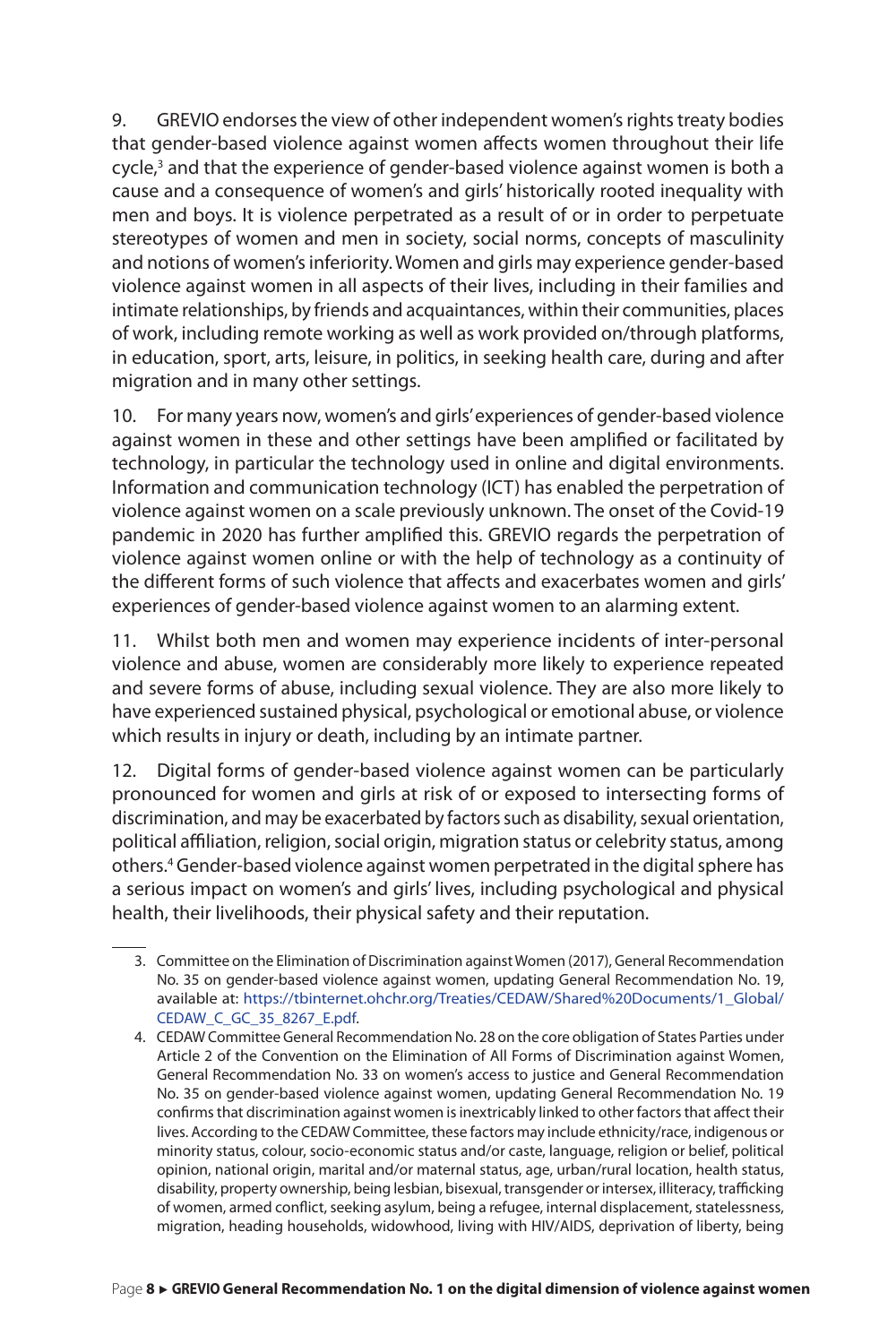13. In addition, it has severe implications for women's participatory rights online. The hateful abuse to which women are subjected in online environments causes many women to withdraw from participating online, including from expressing their views on online platforms. This is particularly problematic for women and girls' human rights' defenders, journalists or those in politics, but also for social media influencers or others active on social media and/or in public. Violence against women and girls in the digital sphere thus silences their voices and reduces their perspectives in public debate. As such, GREVIO considers it to not only amount to gender-based violence against women but to undermine a number of other human rights of women as protected by international law.

14. Since 2016, GREVIO has been monitoring the Istanbul Convention's implementation by States Parties. Through its baseline evaluation procedure, it assesses the implementation of the Convention in its entirety and offers suggestions and proposals for remedial action to take in relation to any identified shortcomings. Over the course of its work, it has gradually increased its attention to the digital dimension of women and girls' experiences of gender-based violence against women.

15. In a number of States Parties evaluated thus far, GREVIO has identified steps taken to address some aspects of the rise in the different manifestations of violence against women in the online and digital sphere. Efforts have been made, for example, to raise awareness and prevent image-based abuse or sexualised bullying among the young generation. Elsewhere, emphasis has been placed on the introduction of new criminal offences to capture specific harm perpetrated online. Research and national experience have shown that specialist expertise and technological tools to ensure the collection of evidence are not always available to law-enforcement officers and others in the criminal justice system, or not to the extent necessary.<sup>5</sup>

16. Where legislation exists, GREVIO notes that the focus in recognising and sanctioning the abuse and harm done by violence perpetrated online or through technology is often placed on ensuring a person's safety, reputation or property. Many domestic laws fail to reflect other important impacts of acts of such violence, including social, economic, psychological and participatory harms. Very few consider and specifically address the compound experiences of women and girls and do not

in prostitution, geographical remoteness and stigmatisation of women fighting for their rights, including human rights defenders. Accordingly, since women experience varying and intersecting forms of discrimination that have an aggravating negative impact, gender-based violence may affect some women to different degrees, or in different ways, so appropriate legal and policy responses are needed. GREVIO's baseline evaluation reports have identified several gaps in the non-discriminatory implementation of the provisions of the Istanbul Convention (as foreseen under Article 4 (3)) and have noticed the absence of effective measures addressing the needs of women from vulnerable groups. The evaluation reports highlight that victims of violence against women who belong to vulnerable groups (women with disabilities, women from national minorities including the Roma community, LBTI (Lesbian, Bisexual, Transgender, Intersex) women, women from rural areas, migrant, asylum-seeking and refugee women, women without a residence permit, women with addiction, and women in prostitution) frequently face specific barriers with regard to the application of the convention and experience intersectional discrimination in their access to protection and assistance.

<sup>5.</sup> Council of Europe (2018a), "Mapping study on cyberviolence", Cybercrime Convention Committee, Working Group on cyberbullying and other forms of online violence, especially against women and children (CBG), available at[: https://rm.coe.int/t-cy-mapping-study-on-cyberviolence-final/1680a1307c](https://rm.coe.int/t-cy-mapping-study-on-cyberviolence-final/1680a1307c)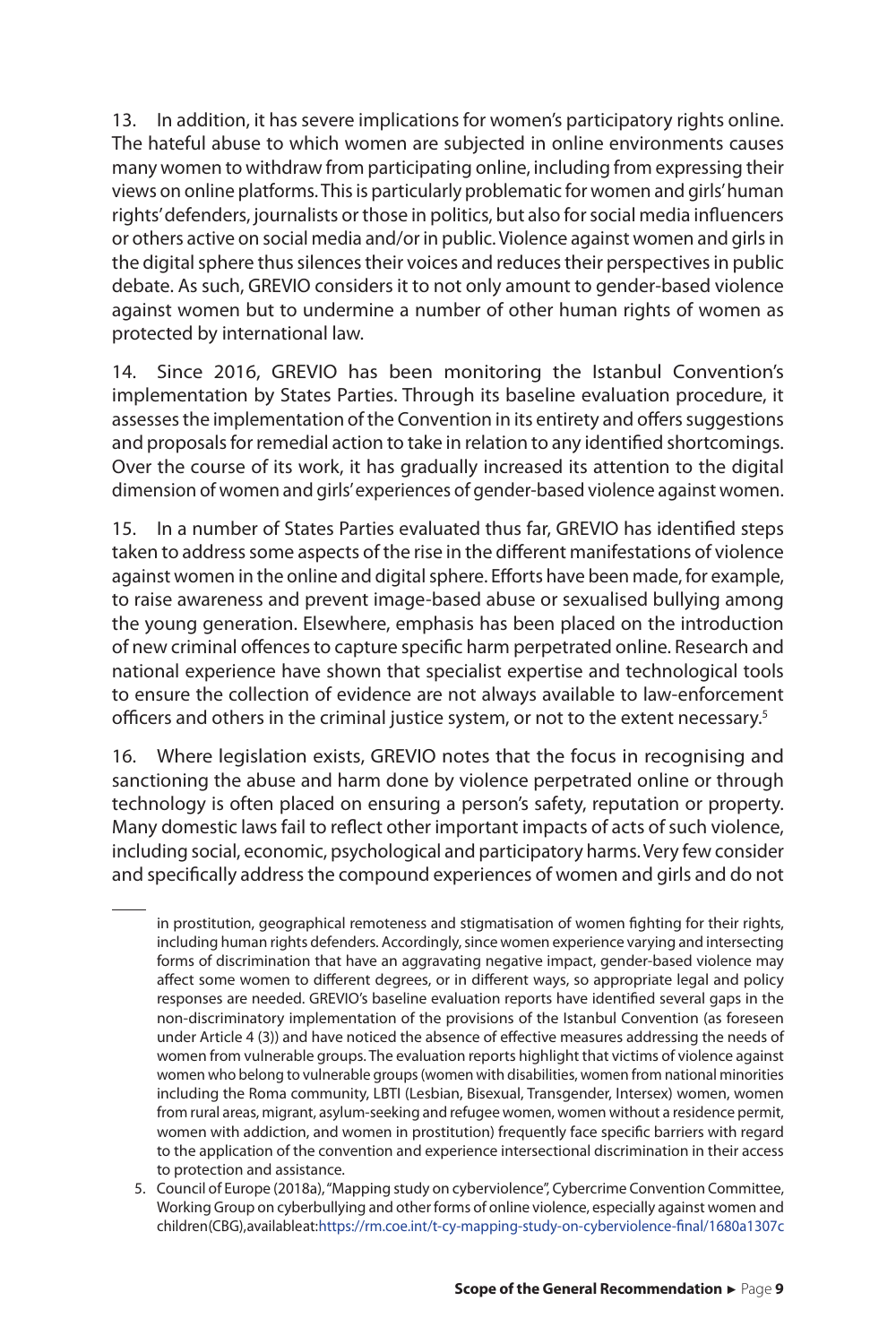place it in the context of a continuum of violence against women that women and girls are exposed to in all spheres of life, including in the digital sphere.

17. Discourses around information and communication technology, participation, access rights and safety in technology and online are often not informed by a narrative of gender-based violence against women – despite its high prevalence. Similarly, national responses to gender-based violence against women rarely include the digital dimension of such violence. This is particularly pronounced in the context of responding to domestic violence. This dualism is reflected at the international and European level, with legal frameworks regulating access rights, ICT and safety online without recognition for women's exposure to gender-based violence against women. At the same time, international and European legal norms on women's rights do not specifically address the digital dimension of violence against women and domestic violence, giving rise to the notion of a (non-existent) gap.

18. With this General Recommendation, GREVIO thus seeks to contribute to an alignment of the two discourses by clearly positioning manifestations of violence against women and girls in the digital sphere as expressions of gender-based violence against women covered by the Istanbul Convention. It wishes to offer current and future States Parties an interpretation of the Istanbul Convention in order to demonstrate the relevance of this tool in relation to the digital dimension of violence against women and domestic violence. This Recommendation seeks to set out definitions of key terms and concepts regarding violence against women and domestic violence perpetrated in the digital sphere and to provide recommendations to prevent and combat this phenomenon by proposing specific action to take in relation to the four pillars (4Ps) of the Istanbul Convention: prevention, protection, prosecution and co-ordinated policies.

19. While the Istanbul Convention offers an important legal framework to prevent and combat the digital dimension of violence against women and domestic violence, it is usefully complemented by other relevant treaties such as the Convention on Cybercrime of the Council of Europe (Budapest Convention). The Budapest Convention offers a comprehensive set of legally binding standards to criminalise aspects of cyberviolence, secure evidence and engage in cross-border and international co-operation to investigate and also prosecute online violence against women. Moreover, soft law, such as the non-binding [Recommendation CM/Rec\(2019\)1 of the](https://rm.coe.int/CoERMPublicCommonSearchServices/DisplayDCTMContent?documentId=090000168093b26a)  Committee of Ministers to member states on preventing and combating sexism<sup>6</sup>, which includes a dedicated section on online sexist hate speech, and the [General](http://www.coe.int/t/dghl/monitoring/ecri/activities/GPR/EN/Recommendation_N15/REC-15-2016-015-ENG.pdf)  [Policy Recommendation of the European Commission against Racism and Intolerance](http://www.coe.int/t/dghl/monitoring/ecri/activities/GPR/EN/Recommendation_N15/REC-15-2016-015-ENG.pdf)  [\(ECRI\) on combating hate speech](http://www.coe.int/t/dghl/monitoring/ecri/activities/GPR/EN/Recommendation_N15/REC-15-2016-015-ENG.pdf),7 are of equal relevance.

<sup>6.</sup> Council of Europe (2019), Recommendation CM/Rec(2019)1 of the Committee of Ministers to member States on preventing and combating sexism, available at: [https://rm.coe.int/](https://rm.coe.int/CoERMPublicCommonSearchServices/DisplayDCTMContent?documentId=090000168093b26a) [CoERMPublicCommonSearchServices/DisplayDCTMContent?documentId=090000168093b26a.](https://rm.coe.int/CoERMPublicCommonSearchServices/DisplayDCTMContent?documentId=090000168093b26a)

<sup>7.</sup> ECRI (2015), ECRI General Policy Recommendation No. 15 on Combating Hate Speech, available at <https://rm.coe.int/ecri-general-policy-recommendation-no-15-on-combating-hate-speech/16808b5b01>.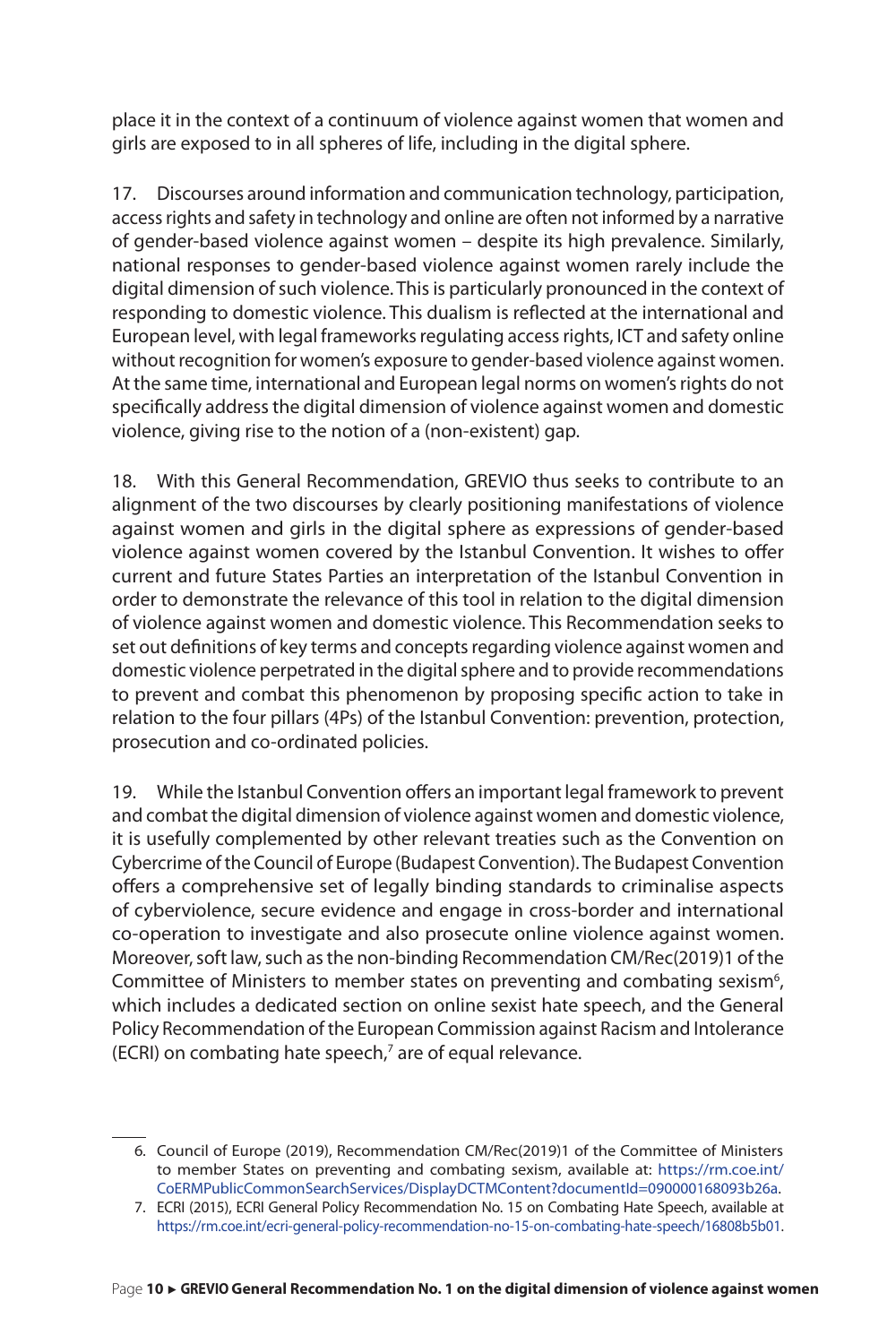20. Moreover, GREVIO draws attention to the advances made in the interpretation of the European Convention of Human Rights in recognising digital forms of violence against women as a violation of the right to privacy. The case of *Buturugă v. Romania*<sup>8</sup> saw the first explicit recognition of cyberviolence by the European Court of Human Rights. It concerned allegations of domestic violence and of violations of the confidentiality of electronic correspondence by the former husband of the applicant who complained of shortcomings in the system for protecting victims of this type of violence.

21. Drawing attention to online hate and sexual violence and harassment of women in public spaces, the Parliamentary Assembly of the Council of Europe (PACE) issued two resolutions on [cyberdiscrimination and online hate](http://assembly.coe.int/nw/xml/XRef/Xref-XML2HTML-en.asp?fileid=23456&lang=en)<sup>9</sup> and on ending sexual [violence and harassment of women in public space](http://assembly.coe.int/nw/xml/XRef/Xref-XML2HTML-en.asp?fileid=23977&lang=en).10 Similarly, the Council of Europe Gender Equality Strategy stressed the need to tackle violence against women (both online and offline) through combating gender stereotypes and sexism – including sexist hate speech and violent and sexualised threats online, especially on social media platforms.<sup>11</sup>

<sup>8.</sup> *Buturugă v. Romania*, No. 56867/15, 11 February 2020.

<sup>9.</sup> Council of Europe (2017a), Parliamentary Assembly Resolution on ending cyberdiscrimination and online hate, available at: [http://assembly.coe.int/nw/xml/XRef/Xref-XML2HTML-en.](http://assembly.coe.int/nw/xml/XRef/Xref-XML2HTML-en.asp?fileid=23456) [asp?fileid=23456.](http://assembly.coe.int/nw/xml/XRef/Xref-XML2HTML-en.asp?fileid=23456)

<sup>10.</sup> Council of Europe (2017b), Parliamentary Assembly Resolution on putting an end to sexual violence and harassment of women in public space, available at: [http://assembly.coe.int/](http://assembly.coe.int/nw/xml/XRef/Xref-XML2HTML-en.asp?fileid=23977&lang=en) [nw/xml/XRef/Xref-XML2HTML-en.asp?fileid=23977&lang=en.](http://assembly.coe.int/nw/xml/XRef/Xref-XML2HTML-en.asp?fileid=23977&lang=en)

<sup>11.</sup> Council of Europe (2018b), Council of Europe Gender Equality Strategy 2018-2023, available at: <https://rm.coe.int/prems-093618-gbr-gender-equality-strategy-2023-web-a5/16808b47e1>.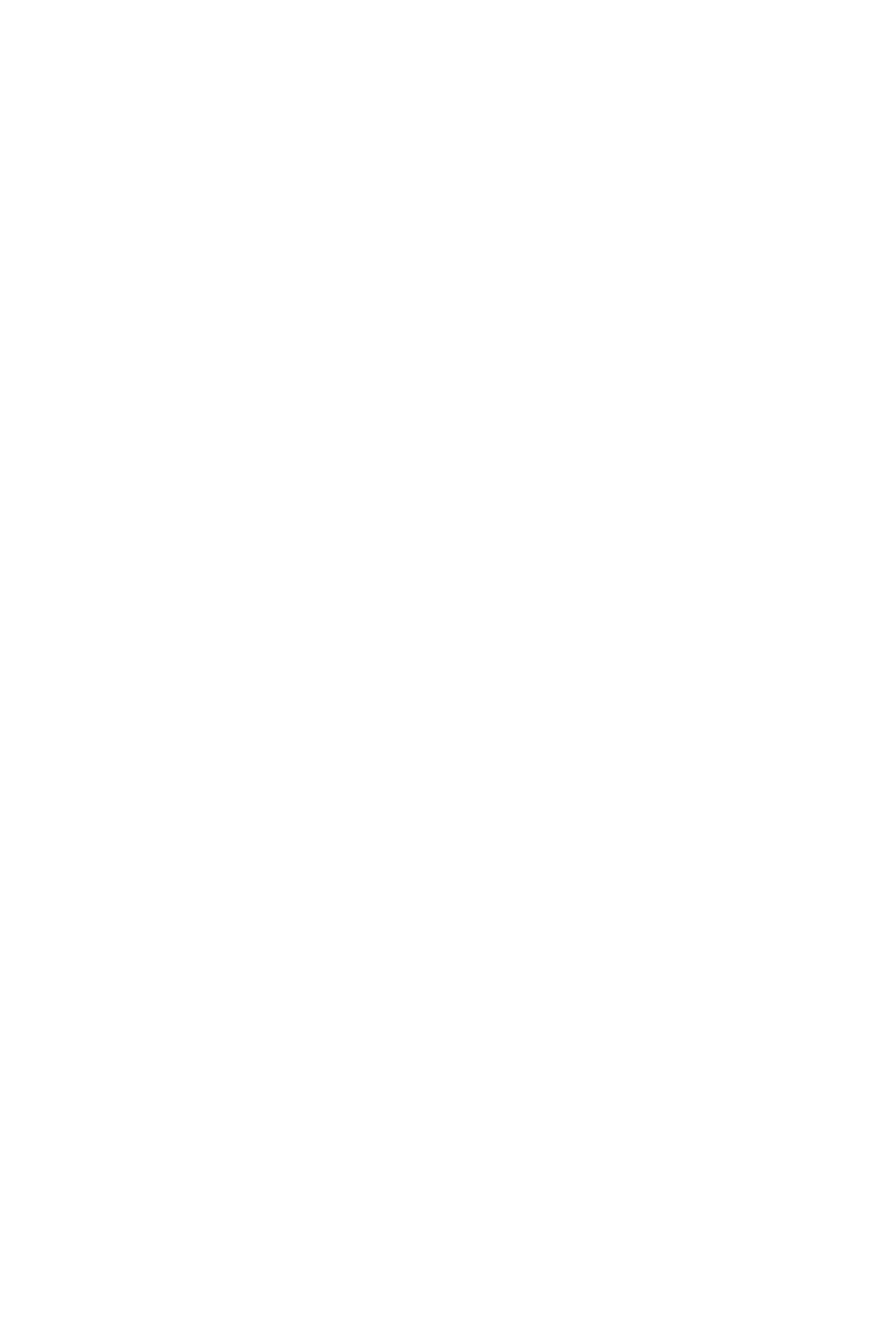# <span id="page-13-0"></span>**The digital dimension of violence against women: concept and terminology**

22. The digital dimension of violence against women encompasses a wide range of acts online or through technology that are part of the continuum of violence that women and girls experience for reasons related to their gender, including in the domestic sphere, in that it is a legitimate and equally harmful manifestation of the gender-based violence experienced by women and girls offline.

23. GREVIO's understanding of the concept of violence against women in its digital dimension encompasses both online aspects (activities performed and data available on the internet, including internet intermediaries on the surface web as well as the dark web) and technology-facilitated (activities carried out with the use of technology and communication equipment, including hardware and software) harmful behaviour perpetrated against women and girls. Internet intermediaries refer to entities that facilitate interactions on the internet between natural and legal persons by offering and performing a variety of functions and services<sup>12</sup> and include internet service providers (ISPs), search engines and social media platforms. Technological tools which may be misused by abusers to stalk, harass, surveil, and control victims include smartphones, cameras and other recording equipment, global positioning systems (GPS) or satellite navigators, other internet-connected devices such as smart watches, fitness trackers and smart home devices as well as software such as spyware or other mobile applications that may facilitate violence.

24. The term "digital dimension of violence against women" is employed to emphasise the fact that this harmful behaviour disproportionately targets women and girls and forms a central element of their experiences of gender-based violence against women. It is violence perpetrated against women and girls that is rooted in the same context of women's inequality and men's sense of entitlement as the psychological, sexual and physical violence experienced by women and girls in the offline world.

<sup>12.</sup> Council of Europe (2018c), Recommendation CM/Rec(2018)2 of the Committee of Ministers to member States on the roles and responsibilities of internet intermediaries, available at: [https://](https://search.coe.int/cm/Pages/result_details.aspx?ObjectID=0900001680790e14) [search.coe.int/cm/Pages/result\\_details.aspx?ObjectID=0900001680790e14.](https://search.coe.int/cm/Pages/result_details.aspx?ObjectID=0900001680790e14)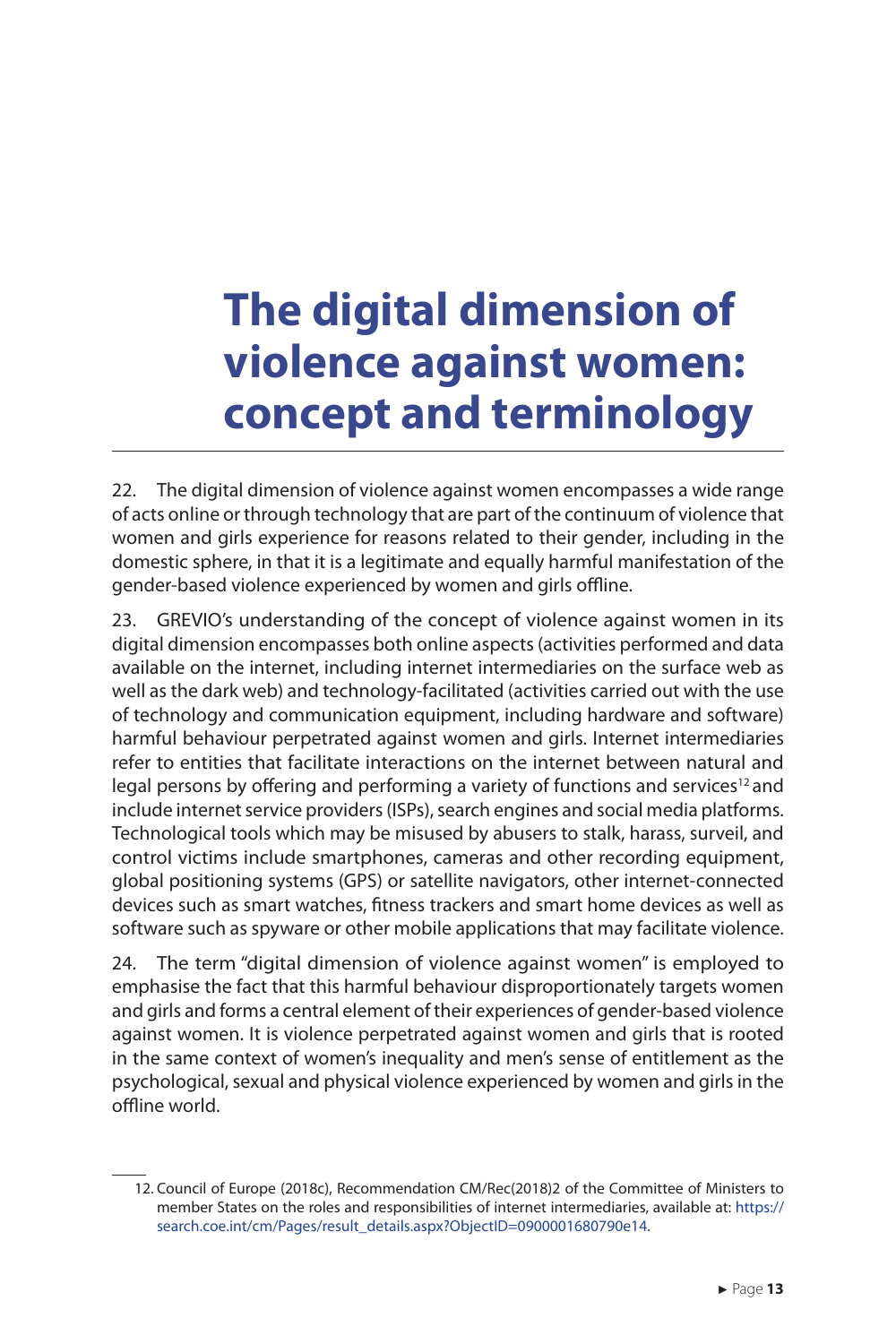25. GREVIO also notes that the different forms of violence against women and domestic violence occurring in the digital sphere and those occurring in the physical world are not mutually exclusive and frequently overlap with one another, exacerbating the traumatising impact of the abuse, at times even threatening the physical safety of the victim. It is thus essential not to overlook the digital dimension of violence where physical and sexual abuse is present, especially in cases of intimate-partner violence. Digital experiences of violence may be an extension of or a precursor to physical and sexual violence, stalking and harassment. They may also, however, be an expression of gendered and sexualised abuse to punish, silence, devalue or otherwise traumatise a woman or girl, including in the context of intimate-partner violence. Indeed, technology can be misused by perpetrators to further intensify the coercive and controlling behaviour, manipulation and surveillance exerted on their former and current partners, therefore increasing the fear, anxiety and gradual isolation from friends and family experienced by victims. Therefore, ignoring the larger gender pattern associated with cyberviolence risks missing the social reality of violence against women stemming from the idea of the inferiority of women or from stereotyped roles for women and men.

26. As the use of internet-enabled devices, social media and technology proliferates, violence against women in the online and digital sphere is becoming increasingly prevalent. A number of surveys and studies reveal the extent of the problem: for example, according to the EU Agency for Fundamental Rights' survey on violence against women (2014), 14% of women in the EU have experienced stalking in the form of offensive or threatening communications since the age of 15.13 A report commissioned by Women's Aid shows that 45% of domestic violence victims reported experiencing some form of abuse online during their relationship and 48% reported experiencing harassment or abuse online from their ex-partner once they had left the relationship. Some 38% reported online stalking once they had left the relationship.<sup>14</sup> According to the report "Toxic Twitter" issued by Amnesty International, 25% of respondents polled across eight countries had received threats, including of sexual violence, physical pain, incitement to suicide and death towards them and their family on Twitter.<sup>15</sup> Lastly, a recent survey conducted by Plan International, an NGO focusing on violence against girls, found that more than half of the interviewed 14 000 15- to 25-year-old women from 22 different countries said they had been cyberstalked, sent explicit messages and images, or abused online.<sup>16</sup> Even though these numbers provide snapshots of specific aspects of the problem, it is to be noted that the lack of comprehensive and accurate data collection efforts in this area results in information being fragmented, highlighting the need for robust data collection

<sup>13.</sup> Fundamental Rights Agency (2014), "Violence against women: an EU-wide survey. Main results report", available at [https://fra.europa.eu/en/publication/2014/violence-against](https://fra.europa.eu/en/publication/2014/violence-against-women-eu-wide-survey-main-results-report)[women-eu-wide-survey-main-results-report.](https://fra.europa.eu/en/publication/2014/violence-against-women-eu-wide-survey-main-results-report)

<sup>14.</sup> Laxton C. and Women's Aid (2014), "Virtual World, Real Fear – Women's Aid report into online abuse, harassment and stalking", available at [https://1q7dqy2unor827bqjls0c4rn-wpengine.netdna-ssl.](https://1q7dqy2unor827bqjls0c4rn-wpengine.netdna-ssl.com/wp-content/uploads/2015/11/Women_s_Aid_Virtual_World_Real_Fear_Feb_2014-3.pdf) [com/wp-content/uploads/2015/11/Women\\_s\\_Aid\\_Virtual\\_World\\_Real\\_Fear\\_Feb\\_2014-3.pdf.](https://1q7dqy2unor827bqjls0c4rn-wpengine.netdna-ssl.com/wp-content/uploads/2015/11/Women_s_Aid_Virtual_World_Real_Fear_Feb_2014-3.pdf)

<sup>15.</sup> Amnesty International (2018), "Toxic Twitter, a toxic place for women", available at [www.amnesty.](http://www.amnesty.org/en/latest/research/2018/03/online-violence-against-women-chapter-1) [org/en/latest/research/2018/03/online-violence-against-women-chapter-1.](http://www.amnesty.org/en/latest/research/2018/03/online-violence-against-women-chapter-1)

<sup>16.</sup> Plan International (2020), "Free to be online? A report on girls' and young women's experiences of online harassment", available at https://plan-international.org/publications/freetobeonline.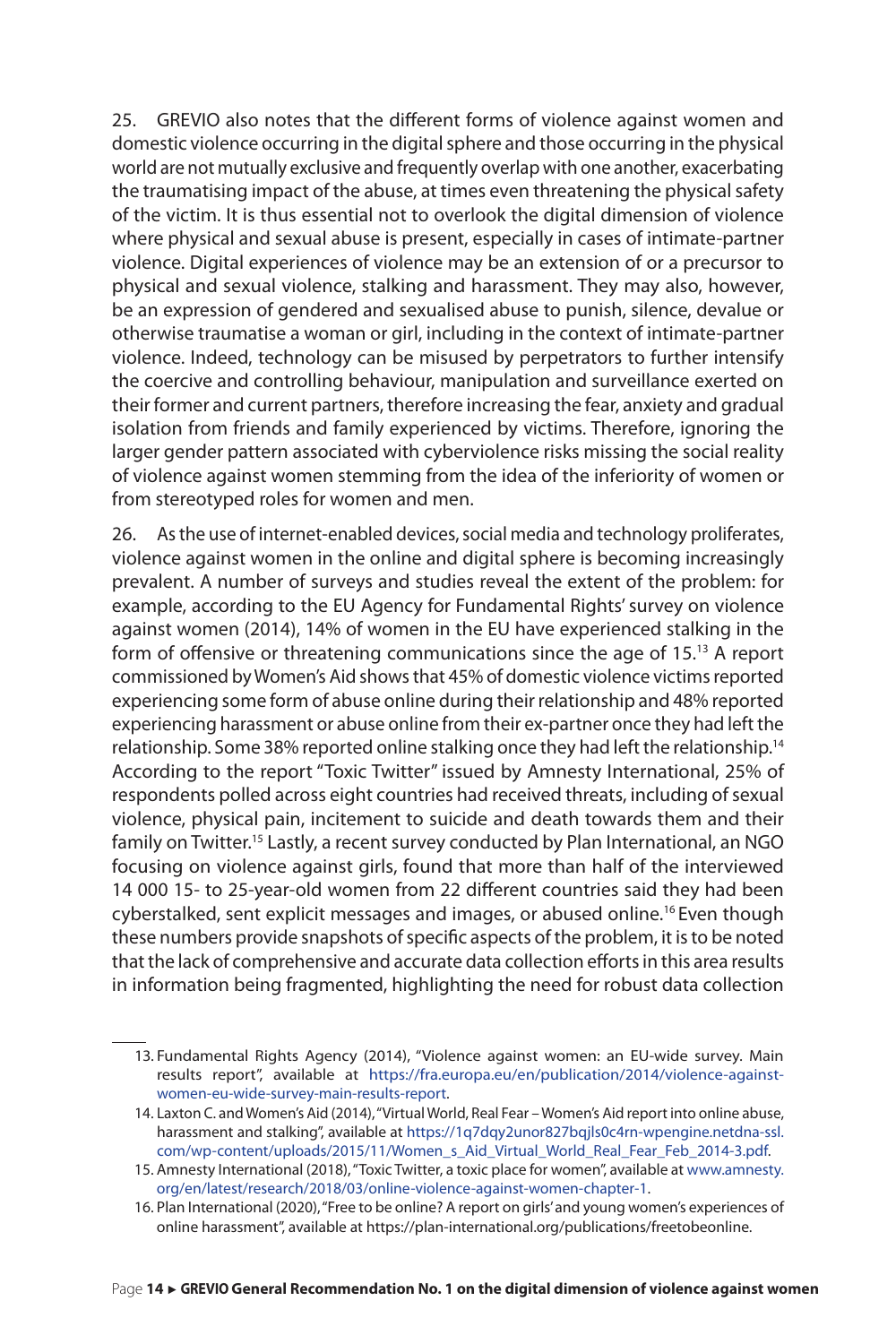of women's experiences of gender-based violence against women, including online and through technology. This issue was thrown into stark relief by the onset of the Covid-19 pandemic, indicating that efforts must be stepped up.

27. Violence against women taking place in the digital sphere is a prevalent form of violence against women and as such it is gaining attention by international monitoring bodies and intergovernmental organisations. General Recommendation No. 35 on gender-based violence against women, updating General Recommendation No. 19 of the UN CEDAW Committee, the report of the UN Special Rapporteur on violence against women, its causes and consequences analysing online violence against women and girls, and Council of Europe soft law instruments – including the Committee of Ministers Recommendation CM/Rec(2019)1 on preventing and combating sexism, Recommendation CM/Rec(2018)2 on the roles and responsibilities of internet intermediaries in carrying out their mandate and the Cybercrime Convention Committee's (T-CY) Mapping Study on Cyberviolence – all address, in one way or another, aspects related to the digital dimension of violence against women. Last but not least, research studies such as the European Institute for Gender Equality's (EIGE) study on cyberviolence against women and girls and the study commissioned by the European Parliament's Policy Department for Citizens' Rights and Constitutional Affairs on cyberviolence and hate speech online against women offer valuable information on the issue.

28. To date, there is no universal typology/definition of behaviours or action that is considered to group together all forms of violence against women perpetrated online or through technology. Instead, discourses and approaches to abusive behaviour online and harms perpetrated via technology are marked by terms that are used interchangeably or inaccurately, creating a fragmentation that is reinforced by the diversity of aims and perspectives of the different stakeholders that are currently shaping the narrative. Many terms currently in use do not cover the full range of behaviour, nor do they highlight the gender pattern in the abuse. While describing some very relevant forms of violence against women perpetrated in digital spaces, they do not nearly cover all of the activities carried out online or through technology that harm women and girls.

29. GREVIO considers that the term "violence against women in its digital dimension" or "the digital dimension of violence against women" is comprehensive enough to comprise both online acts of violence and those perpetrated through technology, including technology yet to be developed. It also allows for the recognition that not all acts of violence against women in the digital sphere are of the same severity, nor do they all meet the threshold for criminal prosecution within individual states. In view of the evolving nature of technology and opportunities for harmful behaviour, the term "violence against women in its digital dimension" will allow types of behaviour and action yet to emerge to come within its remit. Adopting such inclusive terminology will enable the present General Recommendation to address all forms of violence against women perpetrated via digital means.

30. An inclusive approach to the manifestations of violence against women in the digital sphere – one that includes intimate partner violence perpetrated through digital means - is not only important because of their evolving nature but also because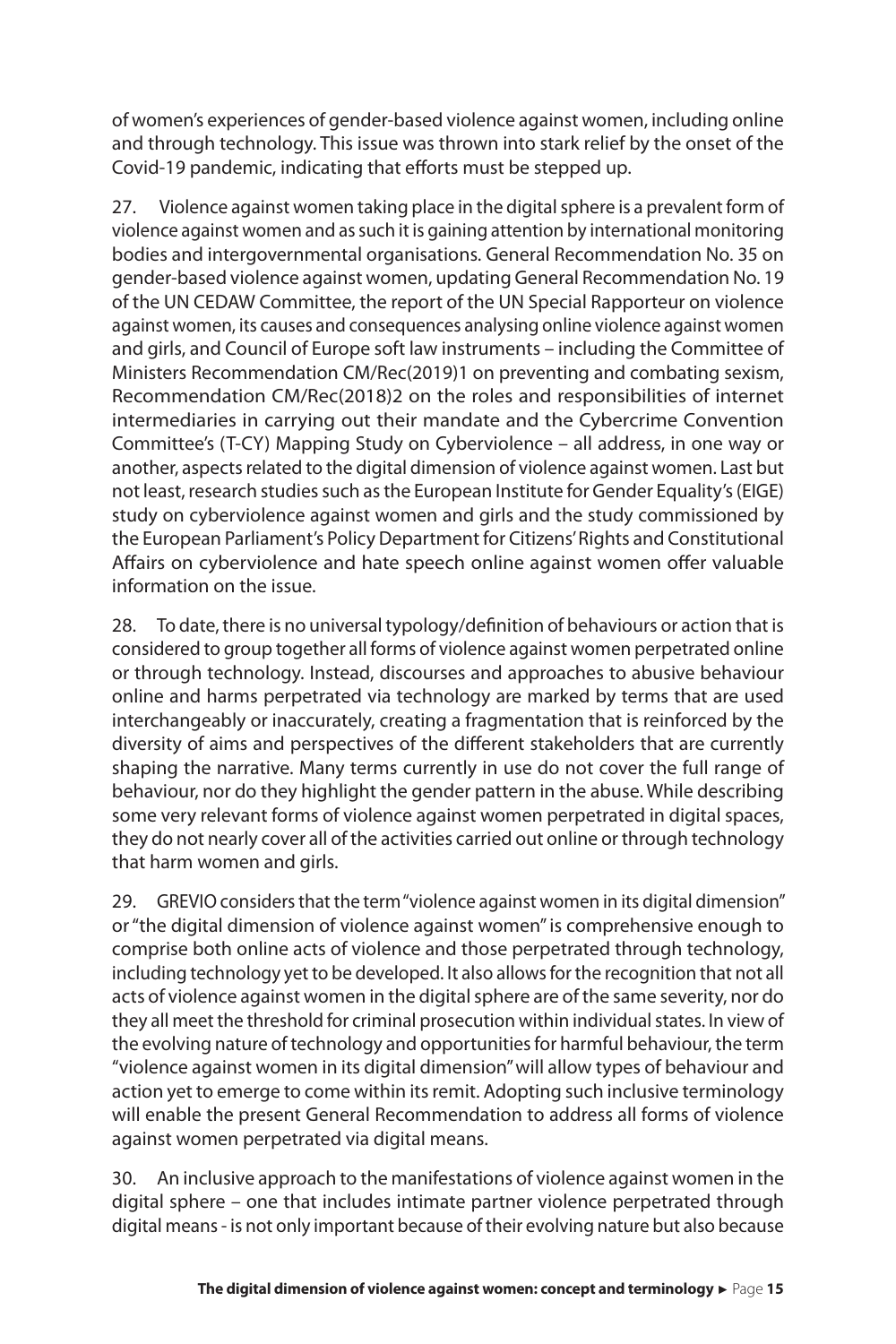of the scale of perpetration and the amplitude of consequences that easily multiply with an evolution in technology and an increase in digitalisation. Experiences of violence online are greatly amplified because of the multitude of perpetrators in some cases or the wide reach and near-permanent nature of harmful images and hateful content spread.

31. In order to keep up with the ever-evolving nature of the digital space and violent acts committed therein, the Annex of the present General Recommendation provides a glossary containing the definitions of some of the most commonly used terms in the digital domain as well as the most prevalent forms of digitally perpetrated violence against women. This glossary will be continuously updated to include the newly emerging terminology and forms of violent acts perpetrated against women and girls in the digital sphere.

32. In considering this a distinct but not separate dimension of violence against women, GREVIO offers an interpretation of the Istanbul Convention that is in line with the victim-centred approach of its drafters who did not intend to distinguish between online and offline experiences of gender-based violence against women. Illustrating this point, the Explanatory Report to the Istanbul Convention refers to stalking committed in the digital sphere as just another form of stalking.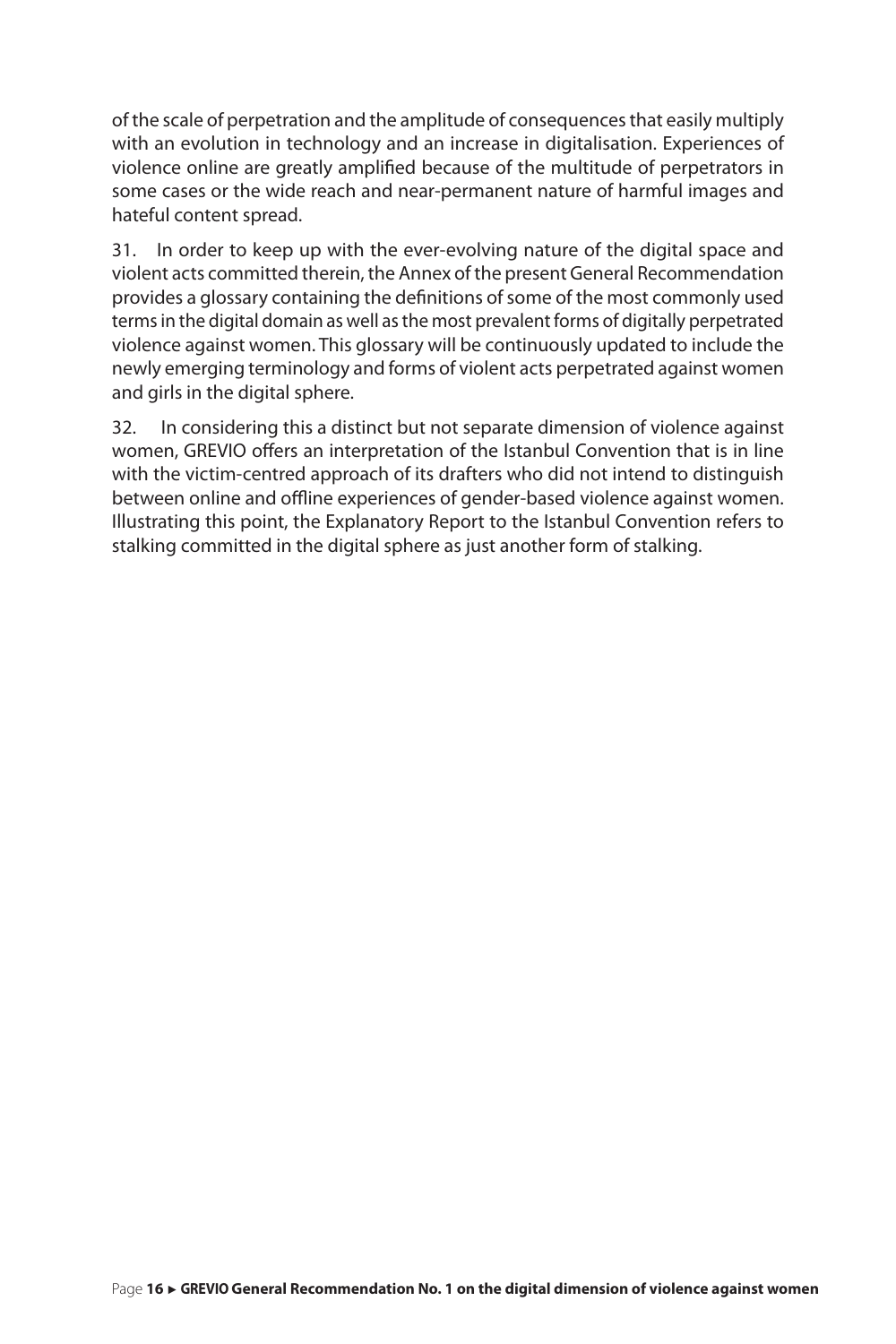# <span id="page-17-0"></span>**Obligations arising under the Istanbul Convention in relation to violence against women and domestic violence in its digital dimension**

33. The digital dimension of violence against women encompasses a wide range of behaviour that falls under the definition of violence against women set out in Article 3a of the Istanbul Convention. This definition comprises "all acts of genderbased violence against women that result in, or are likely to result in, physical, sexual, psychological or economic harm or suffering to women, including threats of such acts, coercion or arbitrary deprivation of liberty, whether occurring in public or in private life". Non-consensual image or video sharing, coercion and threats, including rape threats, sexualised bullying and other forms of intimidation, online sexual harassment, impersonation, online stalking or stalking via the Internet of Things as well as psychological abuse and economic harm perpetrated via digital means against women and girls all come under the above definition.

34. Article 5, paragraph 2, of the Istanbul Convention requires States Parties to take the necessary legislative and other measures to exercise due diligence to prevent, investigate, punish and provide reparation for acts of violence covered by the scope of this convention that are perpetrated by non-state actors. This wellestablished concept of due diligence adopted by international and regional human rights instruments, policy documents and jurisprudence is framed as an obligation of means, not of results, and requires States Parties to set up the necessary legal and policy framework to allow for the prevention of all forms of violence against women and their effective investigation in order to hold perpetrators accountable for their action and to compensate victims. It is a provision of the Istanbul Convention that is central to ending impunity for gender-based violence against women and to ensuring access to justice for women and girl victims of such violence. GREVIO considers this obligation to cover all expressions of violence against women, including digital expressions and violence perpetrated with the help of or through technology. Current experiences of women and girls of such violence show that too little is done to hold perpetrators to account. As noted by the Council of Europe Commissioner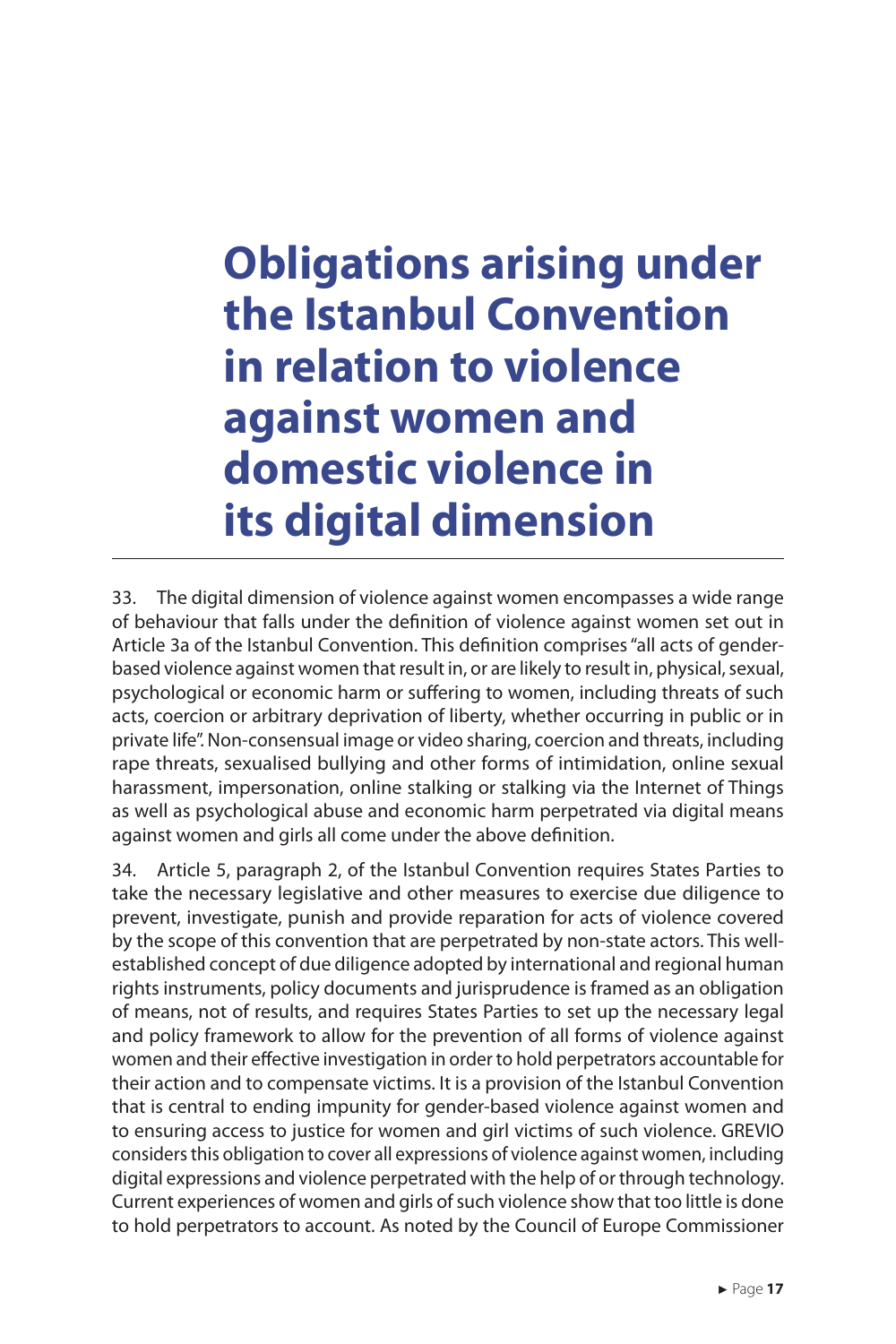<span id="page-18-0"></span>for Human Rights, the lack of awareness about this issue causes cyberattacks and violence against women to not be taken as seriously as offline violence by national authorities.17 Moreover, law-enforcement agencies and judicial authorities often lack the necessary technical training to be able to investigate and prosecute such incidents of violence effectively.

35. GREVIO recalls that one of the premises of the Istanbul Convention is to ensure a holistic response to all forms of violence against women and domestic violence by offering a state-wide effective, comprehensive and co-ordinated set of policies that encompasses a multitude of measures and involves a variety of actors, agencies and stakeholders (Article 7). Such a holistic response would require measures of prevention, protection and prosecution. In responding to the digital dimension of violence against women, the need for comprehensive policies that include and specifically address these forms of violence in the area of prevention, support and protection of victims and prosecution is of particular importance, because of the complex and multidimensional nature of the problem. Like offline violence, it is deeply rooted in power dynamics, economic imbalances and patriarchal attitudes that foster the idea of women's inferiority to men. These damaging beliefs and attitudes are deeply embedded in the fabric of societies and thus require a largescale societal change. From the above, it clearly emerges that States Parties to the Istanbul Convention have an obligation to address the digital dimension of violence against women as an integral part of their comprehensive approach to preventing such violence, protecting and supporting victims and to prosecuting perpetrators.

36. In addition, many of the forms of violence against women perpetrated through digital means come within the remit of intentional behaviour, which States Parties to the Istanbul Convention are required to criminalise. These are online psychological violence (Article 33), online or stalking committed in the digital sphere (Article 34) and sexual harassment online or through digital means (Article 40).

### Online sexual harassment

37. According to Article 40 of the Istanbul Convention, sexual harassment constitutes "any form of unwanted verbal, non-verbal or physical conduct of a sexual nature with the purpose or effect of violating the dignity of a person, in particular when creating an intimidating, hostile, degrading, humiliating or offensive environment".

38. This General Recommendation considers the following behaviour online or through digital means to come under this definition: 1) non-consensual image or video sharing; 2) non-consensual taking, producing or procuring of intimate images or videos; 3) exploitation, coercion and threats 4) sexualised bullying: and 5) cyberflashing.

(a) non-consensual sharing of nude or sexual images (photos or videos) of a person or threats thereof include acts of image-based sexual abuse (also known as "revenge pornography");

<sup>17.</sup> Council of Europe Commissioner for Human Rights (2020), "Stop cyberviolence against women and girls", available at [www.coe.int/en/web/commissioner/-/stop-cyberviolence-against-women-and-girls](http://www.coe.int/en/web/commissioner/-/stop-cyberviolence-against-women-and-girls).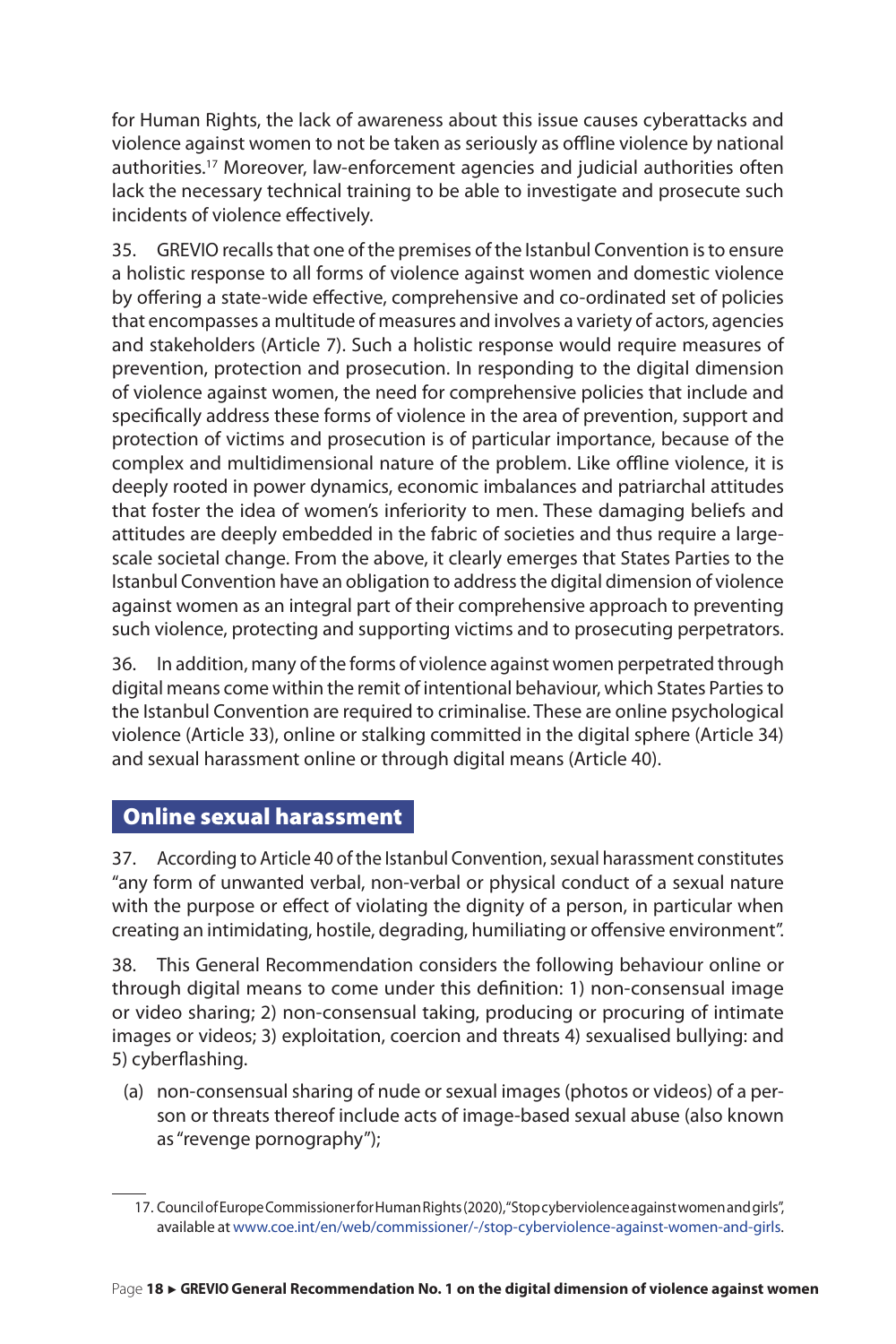- <span id="page-19-0"></span>(b) non-consensual taking, producing or procuring of intimate images or videos include acts of "upskirting" and taking "creepshots" as well as producing digitally altered imagery in which a person's face or body is superimposed or "stitched into" a pornographic photo or video, known as "fake pornography" (such as "deepfakes", when synthetic images are created using artificial intelligence);
- (c) exploitation, coercion and threats coming within the remit of Article 40 of the Convention include forms of violence such as forced sexting, sexual extortion, rape threats, sexualised/gendered doxing, impersonation and outing;
- (d) sexualised bullying constitutes behaviours such as circulating gossip or rumours about a victim's alleged sexual behaviour, posting sexualised comments under the victim's posts or photos, impersonating a victim and sharing sexual content or sexually harassing others, thus impacting their reputation and/or livelihood, or "outing" someone without their consent with the purpose of scaring, threatening and body shaming; and
- (e) cyberflashing consists of sending unsolicited sexual images via dating or messaging applications, texts, or using Airdrop or Bluetooth technologies.

39. Some of the above behaviours are commonly known as sexist hate speech. As recognised by the Council of Europe Recommendation on preventing and combating sexism, these acts are often humiliating and contribute to a social climate where women are demeaned, their self-regard lowered and their activities and choices restricted, including at work, in the private, public or online sphere. Sexist behaviour such as sexist hate speech, which often constitutes a first step in the process towards physical violence, may also escalate to or incite overtly offensive and threatening acts, including sexual abuse or violence or rape, thus falling within the remit of Article 40 of the Istanbul Convention.

## Online and technology-facilitated stalking

40. Article 34 of the Istanbul Convention defines stalking as "intentional conduct of repeatedly engaging in threatening conduct directed at another person, causing her or him to fear for her or his safety". The Explanatory Report further clarifies this definition and acknowledges that stalking committed via the use of ICT is covered by Article 34:

The threatening behaviour may consist of repeatedly following another person, engaging in unwanted communication with another person or letting another person know that he or she is being observed. This includes physically going after the victim, appearing at her or his place of work, sports or education facilities, as well as following the victim in the virtual world (chat rooms, social networking sites, etc.). Engaging in unwanted communication entails the pursuit of any active contact with the victim through any available means of communication, including modern communication tools and ICT devices.

41. Stalking practices committed in the digital sphere include threats (of a sexual, economic, physical or psychological nature), damage to reputation, monitoring and gathering of private information on the victim, identity theft, solicitation for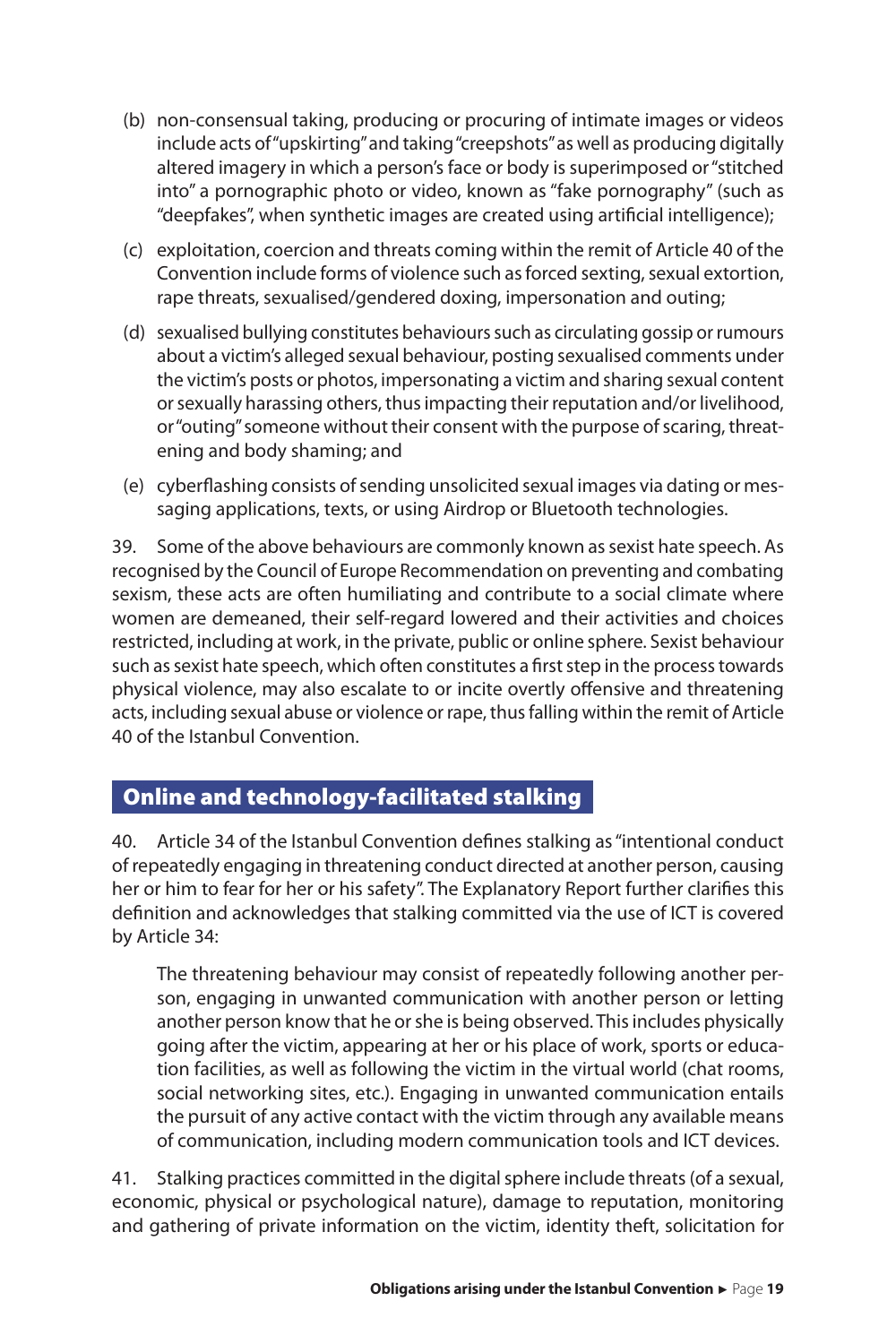<span id="page-20-0"></span>sex, impersonating the victim and harassing with accomplices to isolate the victim. It usually involves the tactic of surveilling or spying on the victim, on their various social media or messaging platforms, their e-mails and phone, stealing passwords or cracking or hacking their devices to access their private spaces, via the installation of spyware or geo-localisation apps, or via stealing their devices. Perpetrators can also take on the identity of the other person or monitor the victim via technology devices connected through the Internet of Things (IoT), such as smart home appliances.

## Digital dimension of psychological violence

42. In Article 33, the Istanbul Convention describes psychological violence as "the intentional conduct of seriously impairing a person's psychological integrity through coercion or threats". The Explanatory Report of the Convention further elucidates:

The extent of the offence is limited to intentional conduct which seriously impairs and damages a person's psychological integrity which can be done by various means and methods. The Convention does not define what is meant by serious impairment. Use must be made of coercion or threats for behaviour to come under this provision. ... This provision refers to a course of conduct rather than a single event. It is intended to capture the criminal nature of an abusive pattern of behaviour occurring over time – within or outside the family.

43. All forms of violence against women perpetrated in the digital sphere have a psychological impact and could be categorised as psychological violence exerted online and with the use of technology. The specific features of such violence against women increase the impact of the violence on victims. In addition, forms of psychological violence exerted in the context of domestic violence take radical forms when coupled with new technologies. For example, with the aid of the digital domain this can take a new dimension where current or former partners are in possession of victim's intimate images. Abusers can similarly misuse technology to track the whereabouts of their victims. Such forms of violence have a devastating mental and physical toll on women and girls.

44. Moreover, individual acts of violence that are not criminalised may reach the threshold of psychological violence when combined with the mob mentality and repetition facilitated by the internet: a teasing comment may ascend to cyberbullying when made repetitively or by a large number of people. Certain groups of women, including politicians, journalists and human rights defenders and activists are particularly exposed to such violent acts.

45. Similarities exist between experiences of cyberbullying and sexist hate speech, which, in addition to the consequences listed under paragraph 32, may also cause loss of resources, self-harm or suicide and amount to psychological violence. Such acts can target every woman, in particular women who have reported incidents of gender-based violence, women who succeed in male-dominated domains (such as athletes and video game designers), women challenging traditional gender stereotypes or women with intersectional identities who may be more exposed to violence because of their sex, gender, race, colour, language, religion, political or other opinion, national or social origin, association with a national minority,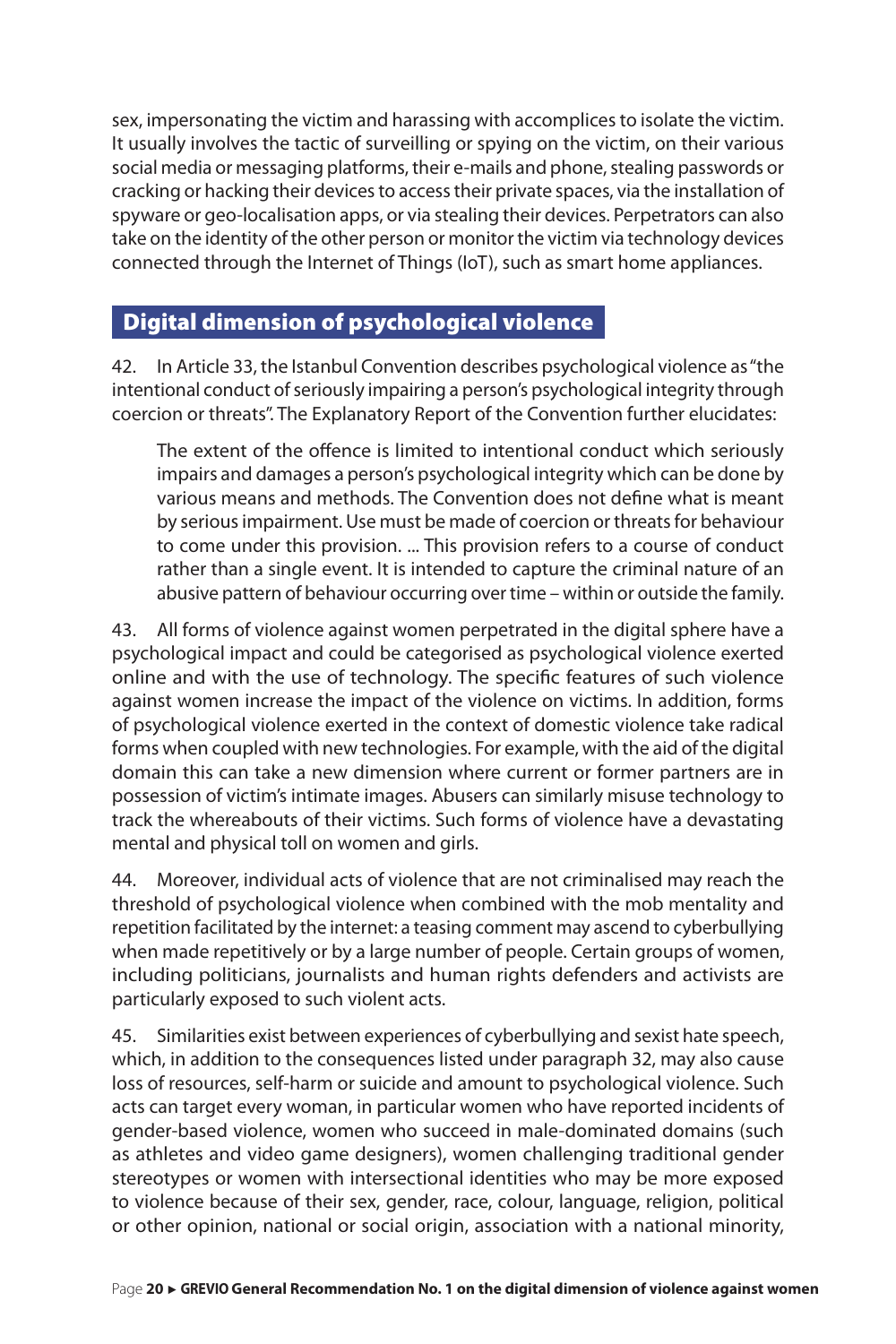property, birth, sexual orientation, gender identity, age, state of health, disability, marital status, migrant or refugee status, or other status. Young women aged from 18-29 years also constitute a group more at risk of violence as they are more active on the internet, including on social media.

46. Online psychological violence can also take the form of intimidation, threatening the victims or their family, insults, shaming and defamation. Incitement to suicide or self-harm is also a specific behaviour occurring online, often amplified by the mechanisms of mob mentality and anonymity.

47. Another form of psychological violence is economic abuse, which is defined as controlling a woman's ability to acquire, use and maintain economic resources. Economic abuse usually occurs within the context of intimate-partner violence and, among its negative impacts on the physical health of victims such as risk of poverty and reduced access to health care, it also threatens the victim's financial well-being and independence and consequently affects their psychological integrity in a serious manner.

48. In digital forums, economic abuse can manifest itself as controlling the bank accounts and financial activities of the victim through internet banking, damaging the victim's credit rating by using credit cards without permission or filing all financial contracts (leases, loans, utilities, etc.) in the name of the victim and failing to make payments on time or at all (in particular alimony payments).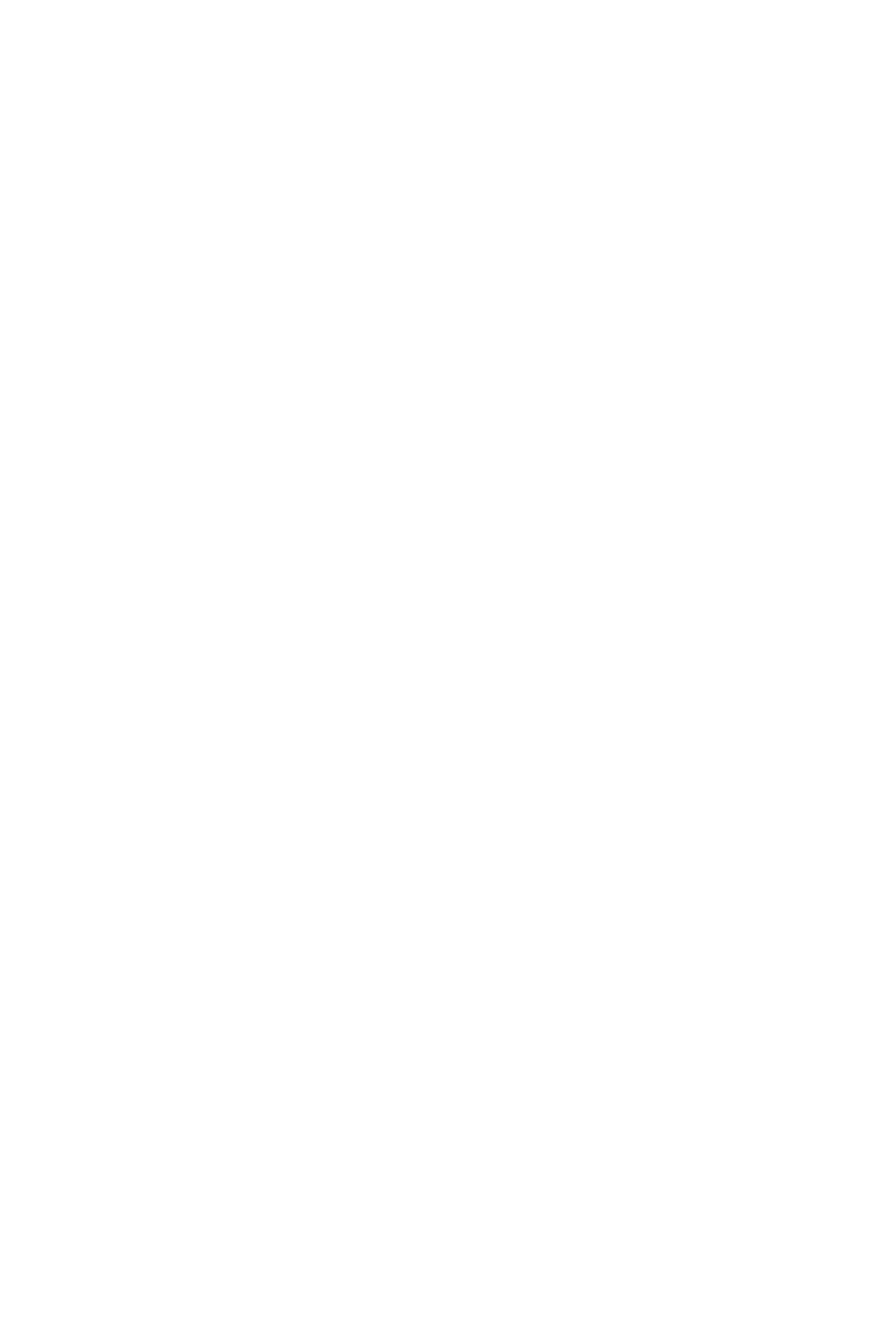# **Recommendations**

<span id="page-23-0"></span>49. On the basis of the above, GREVIO draws attention to the need to acknowledge violence against women in its digital dimension as a continuum of violence against women offline, which forms part of gender-based violence against women. It calls on States Parties to recognise the gendered nature of violence and abuse perpetrated online and through technology and that it requires a holistic response. With a view to ensuring the implementation of such a holistic response, GREVIO recommends that States Parties take the measures outlined below in the areas of prevention, protection, prosecution and co-ordinated policies.

### Prevention

50. The Istanbul Convention requires States Parties to take sustained measures that aim to prevent violence against women by addressing its root causes and working to change attitudes, gender roles and stereotypes that make violence against women acceptable. States should recognise the digital dimension of violence against women as a form of gender-based violence against women by taking the necessary legislative and other measures to promote and protect the right for everyone, particularly women, to live free from violence in both the public and the private sphere in accordance with Article 4 of the Istanbul Convention.

51. GREVIO recommends that States Parties implement the following preventive measures:

- (a) Consider reviewing any relevant legislation in place and adopt new legislation where needed to prevent, provide protection from and prosecute the digital dimension of violence against women against the standards of the Istanbul Convention and other relevant standards, including the Budapest Convention;
- (b) Undertake initiatives aiming to eradicate gender stereotypes, sexist attitudes and discrimination against women that play out online as much as offline, taking into account the Council of Europe Committee of Ministers' Recommendation CM/Rec(2019)1 on preventing and combating sexism;
- (c) Foster gender equality in society and support the empowerment and representation of women online by enhancing digital literacy and participation of all women and girls;
- (d) Encourage all members of society, especially men and boys, to abandon harmful stereotypes of women and men and to adopt respectful and healthy behaviours in the digital sphere;
- (e) Implement awareness-raising campaigns targeting women and men, girls and boys at different levels of society on different forms of violence against women perpetrated in the digital sphere as well as on the support services available to victims . The State Parties should support the efforts of women's organisations towards this end and recognise and make use of their expertise;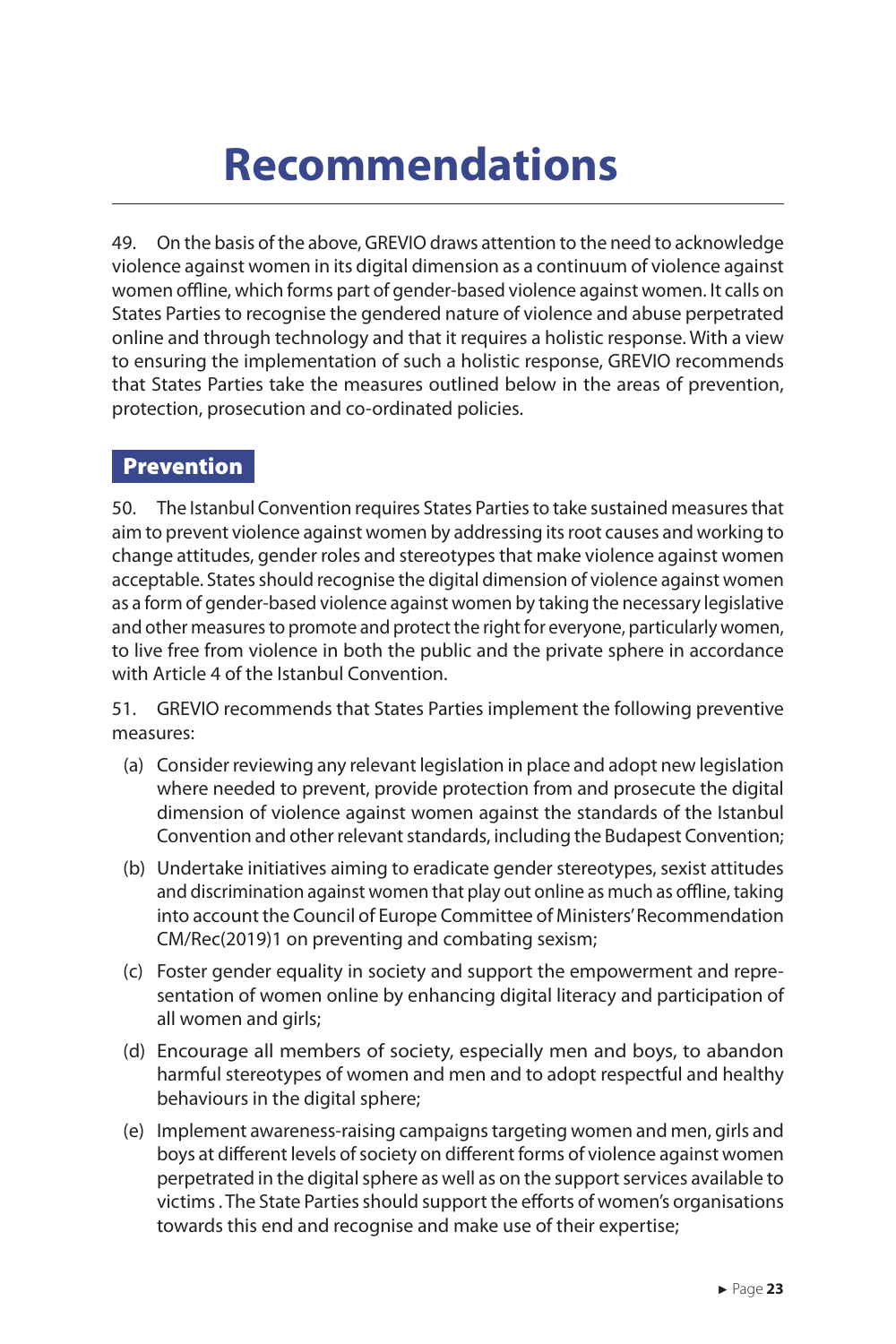- <span id="page-24-0"></span>(f) Provide mandatory and continuous capacity building, education and training for all relevant professionals, including but not limited to law-enforcement professionals, criminal justice actors, members of the judiciary, health-care professionals, asylum officials, social service professionals and education professionals, to equip them with knowledge on digital expressions of violence against women, responding to women and girls as victims without causing secondary victimisation and re-traumatisation, and, where relevant, information on existing legal frameworks and international co-operation mechanisms relating to the digital dimension of violence against women as well as on the gathering and securing of electronic evidence;
- (g) Promote the inclusion of digital literacy and online safety in formal curricula and at all levels of education. Teaching materials made available in line with Article 14 of the Istanbul Convention should enable learners to learn about equality between women and men, non-stereotyped gender roles, mutual respect, non-violent conflict resolution in interpersonal relationships and violence against women, including in its digital dimension and should be accessible to persons with physical and/or intellectual disabilities;
- (h) Incorporate digital manifestations of violence against women in any existing intervention programmes for perpetrators of violence, in particular in the context of intimate-partner violence;
- (i) Encourage the ICT sector and internet intermediaries, including social media platforms, to make an active effort to avoid gender bias in the design of smart products, mobile phone applications and video games, as well as the development of artificial intelligence and - respectively - to create internal monitoring mechanisms towards ensuring the inclusion of victim-centric perspectives as well as to advocate stronger awareness of the perspective and experiences of female users, in particular those exposed to or at risk of intersecting forms of discrimination. Internet intermediaries as well as technology companies should be incentivised to co-operate with NGOs working on violence against women in their awareness-raising and other efforts; and
- (j) Encourage media organisations and journalists' unions to take concrete steps to eradicate gender-based discrimination, victim-blaming attitudes and violations of the privacy of victims of gender-based violence against women and their children in all their journalistic activities. Further efforts should be undertaken to uproot male-dominated power dynamics in media landscapes.

#### Protection

52. The Istanbul Convention requires States Parties to protect women and girls who are known to be at risk and to set up specialist support services for victims and their children, including shelters, round-the-clock telephone helplines and rape crisis or sexual violence referral centres. The permanence and outreach of online content necessitate the implementation of continuous protective measures to effectively address the digital dimension of violence against women.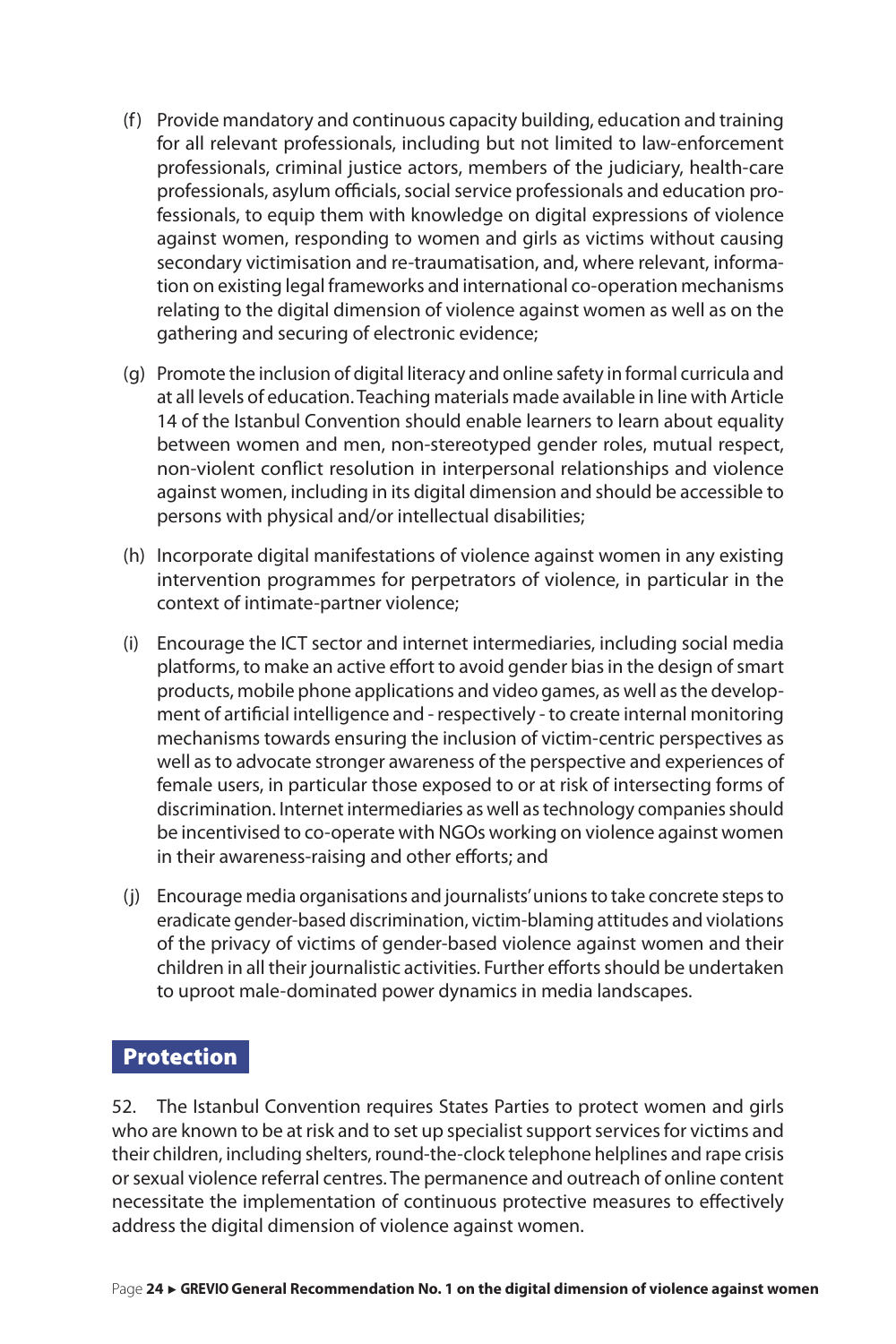53. GREVIO recommends that States Parties implement the following protective measures:

- (a) ensure that the legal framework relating to violence against women refers and applies to all forms of violence committed in the digital sphere, respects the due diligence principle as set out in Article 5 Istanbul Convention and facilitates formal and informal dialogue between the agencies responsible for responding to the victims. The response should be gender-sensitive and integrate the specificities of the digital dimension of violence against women;
- (b) develop and disseminate accessible information on the legal avenues and support services available to victims of violence against women perpetrated in the digital sphere and create online and offline complaints mechanisms within law enforcement and prosecution services that are easily and immediately accessible to victims, including those with physical as well as intellectual and psychosocial disabilities, that comply with international and national data protection regulations, in line with the Council of Europe's Modernised Convention for the Protection of Individuals with regard to Automatic Processing of Personal Data (CETS No. 223);
- (c) make support services, including legal and psychological counselling accessible to all victims of violence against women perpetrated in the digital sphere, including such violence perpetrated in the context of domestic violence, by equipping existing women's specialist support services and other services with experience in this sector with the financial and human resources to offer holistic services, including legal and technical advice on the removal of harmful online content;
- (d) enable, through training, capacity building and sufficient resources, general and specialist support services for women victims of violence, including shelters and non-residential counselling services, temporary economic support aimed at their short-term self-sufficiency and autonomy as well as social and health-care services, to be aware of and respond to women and girls' experiences of digital violence;
- (e) equip the national telephone helplines established in accordance with Article 24 of the Istanbul Convention with the necessary resources and expertise to respond to the digital dimension of violence against women and ensure their accessibility for all victims, regardless of the factors that might expose them to multiple forms of discrimination;
- (f) empower equality bodies and ombuds institutions of States Parties which have a mandate to work on gender equality and non-discrimination to address the digital dimension of violence against women from the point of view of the structural discrimination and barrier to the realisation of women's human rights which it may represent; and
- (g) incentivise internet intermediaries including ISPs, search engines and social media platforms to ensure robust moderation of content that falls withing the scope of the Istanbul Convention through removal of account or content, in multiple languages on the basis of transparent principles that protect the human rights of all, including women's right to live free from violence and to provide easily accessible user guidance to flag abusive content and request its removal.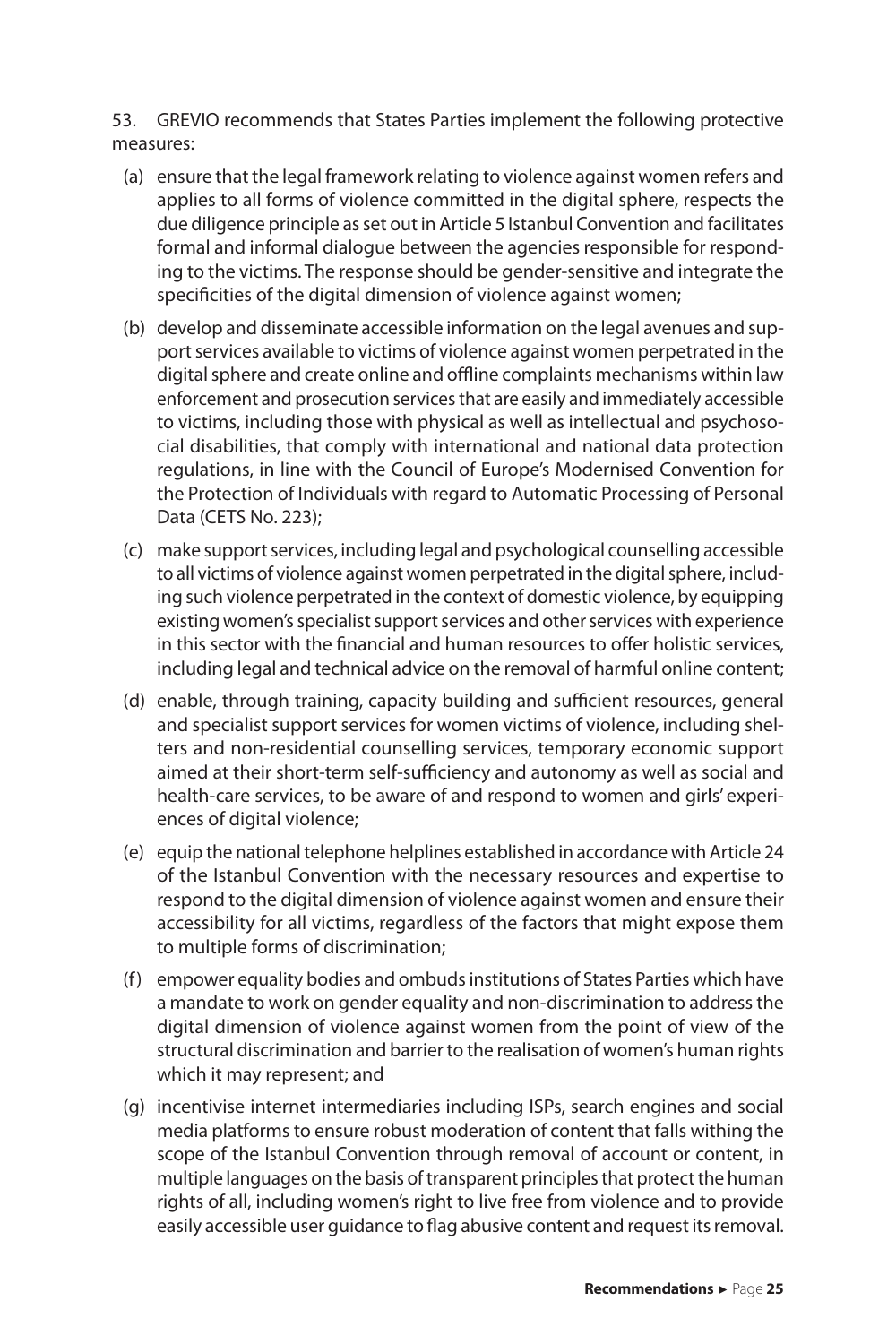### <span id="page-26-0"></span>Prosecution

54. The Istanbul Convention requires States Parties to ensure the effective investigation and prosecution of offences established in accordance with the convention.

55. GREVIO recommends that States Parties implement the following measures with regard to prosecution and punishment for gender-based violence against women.

- (a) equip law enforcement and other criminal justice actors with the necessary human, financial and technical resources to effectively investigate and prosecute the digital dimension of violence against women in line with their due diligence obligations under Article 5 of the Istanbul Convention. This may include creating specialist units/expertise and facilitating the co-ordination and co-operation of such units/experts with existing cybercrime units/experts;
- (b) increase capacity-building efforts for criminal justice and law-enforcement professionals to equip them with the necessary expertise and resources on how to use existing legal frameworks to address the digital dimension of violence against women, as well as to develop their forensic capabilities on the gathering and securing of electronic evidence without causing secondary victimisation and re-traumatisation of the victim. International co-operation and mutual legal assistance capacities of criminal justice actors in matters related to the digital dimension of violence against women should also be enhanced with a view to ensuring simplified access to evidence held by service providers, including subscriber information to identify the owner of an account or of an IP address used in the commission of an offence;
- (c) ensure the publication of incidence reports by the criminal justice sector on violence against women perpetrated in the digital sphere and additional information on arrests, indictments, convictions and sentences as well as information on sex, age, type of violence as well as the relationship of the perpetrator to the victim, geographical location and other factors deemed relevant by States Parties with a view to strengthening the confidence of victims in the criminal justice system, provided that the publication of such information does not compromise the presumption of innocence;
- (d) ensure that victims of violence against women perpetrated in the digital sphere have effective access to criminal justice systems and that the authorities adequately respond to such cases, including by applying criminal law and, as appropriate, *ex officio* prosecution;
- (e) ensure that emergency barring orders and protection orders are responsive to forms of domestic violence perpetrated online or via ICT and to other digital manifestations of violence against women; and
- (f) take measures to put an end to impunity for digital acts of violence against women by encouraging the responsibility of all relevant actors, including ICT companies and internet intermediaries, in particular through robust content moderation and removal; and by encouraging media companies to work collaboratively with law-enforcement agencies.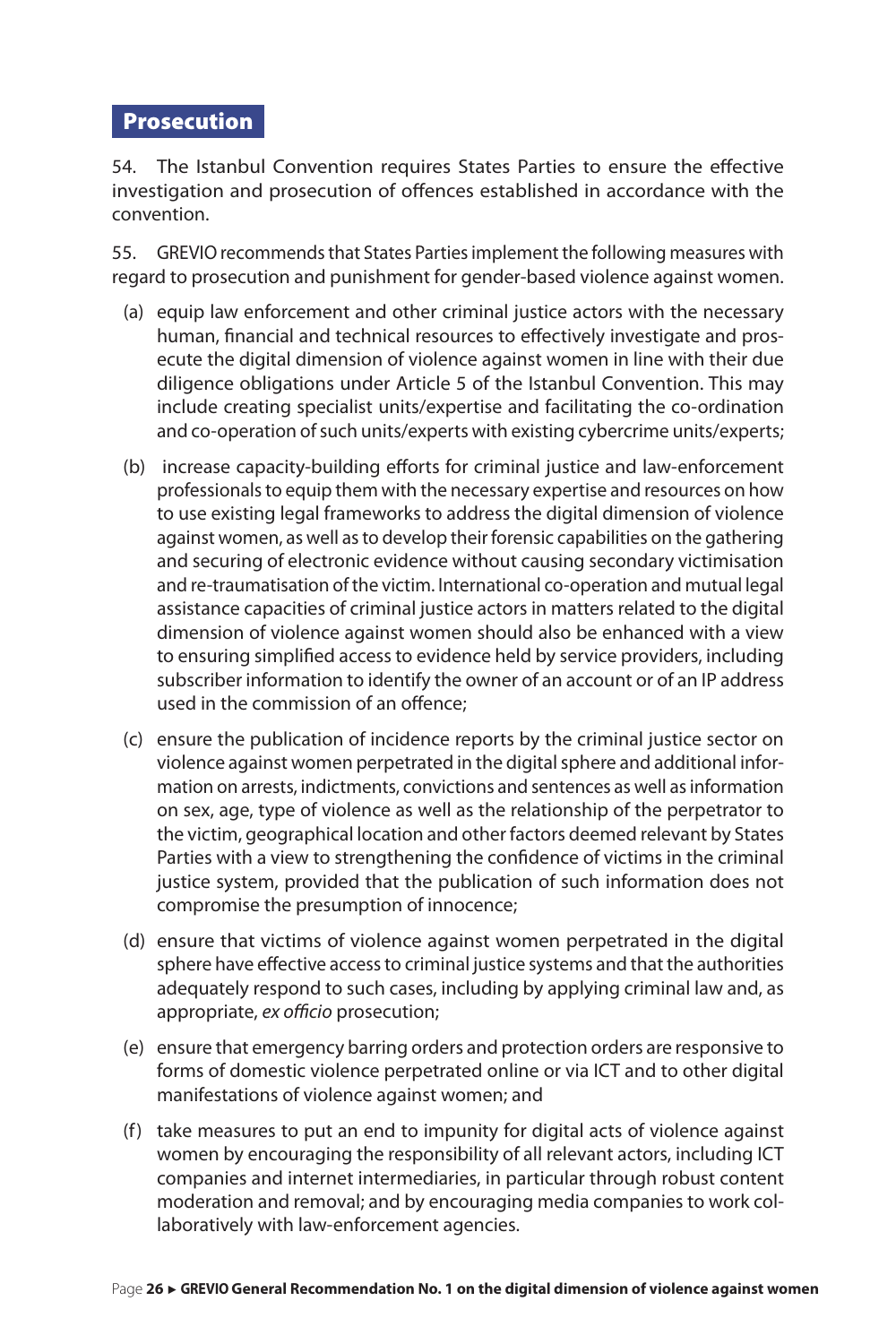## <span id="page-27-0"></span>Co-ordinated policies

56. The Istanbul Convention requires States Parties to design and implement comprehensive and co-ordinated policies at all levels of government and by all relevant agencies and institutions, involving government agencies, NGOs, national, regional and local parliaments and authorities.

57. GREVIO recommends that States Parties implement the following measures with regard to co-ordinated policies:

- (a) implement the guidelines set out in Committee of Ministers' Recommendation CM/Rec(2018)2 on the roles and responsibilities of internet intermediaries when devising and implementing legislative frameworks relating to internet intermediaries, in line with their obligations under the Istanbul Convention;
- (b) ensure recognition of the digital dimension of violence against women in national strategies, programmes and action plans on violence against women as part of a holistic response to all forms of violence as required by Article 7 of the Istanbul Convention, which should also encompass consideration for the digital dimension of violence against women in any strategies, policies and measures on digitalisation;
- (c) allocate appropriate human and financial resources to national and local governance bodies, as well as to legal aid, healthcare and social protection institutions, including women's organisations, to effectively prevent, protect from and prosecute violence against women perpetrated online and through technology. The resources should be sufficient to enable these bodies and institutions to call in IT experts, obtain technical equipment and build digital infrastructure as necessary;
- (d) establish a system to systematically collect and analyse disaggregated data on violence against women with a digital component, including complaint, incidence and conviction rates, as well as data on the civil justice measures imposed, such as restraining orders. All data should be gathered and analysed through an intersectional lens and disaggregated by the type of violence, age and relationship between perpetrator and victim(s), potential aggravating circumstances (the number of perpetrators, length of abuse, permanence of data, existence of overlapping forms of violence, involvement of or impact on the victim's children, etc.) and other relevant factors;
- (e) ensure that data on suicides or suicide attempts and on gender-based killings of women and their children include information on the history of harassment, including at the workplace, stalking or psychological violence perpetrated in the digital sphere;
- (f) undertake or support surveys, research programmes and studies on the digital dimension of violence against women in order to, among other things, measure the financial, personal and social impacts of such violence, including self-censorship and digital exclusion;
- (g) encourage private and ICT sector to participate in devising, and implementing policies and setting guidelines and self-regulatory standards in line with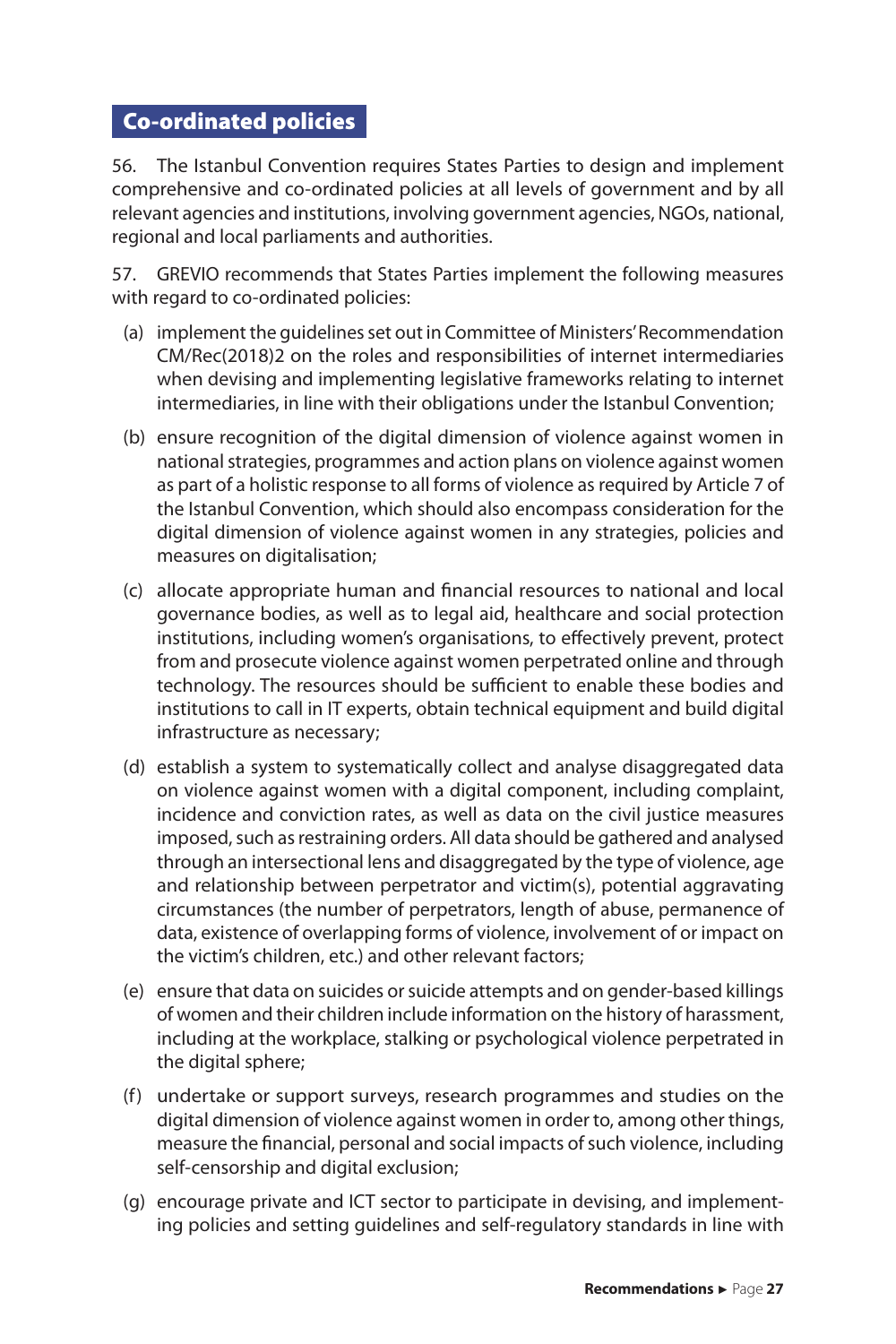relevant human rights provisions to prevent and combat violence against women taking place in the digital sphere;

- (h) involve the ICT sector and internet intermediaries in efforts to hold perpetrators of violence against women in the digital sphere accountable on the basis of their internal rules and by upholding criminal and other legislation, in particular by:
	- i. offering easily accessible effective complaint mechanisms for users to report harmful content, which are capable of responding to such requests in a timely manner and by taking into account factors that expose women and girls disproportionately to online abuse, notably sex, gender, race, colour, language, religion, political or other opinion, national or social origin, association with a national minority, property, birth, sexual orientation, gender identity, age, state of health, disability, marital status, migrant or refugee status, or other status;
	- ii. incentivising commercial online activities that incorporate a human rights perspective at all stages of their activity, including in product design, with a view to reducing risks for women and girls, such as those that track and spy ;
	- iii. encouraging service providers to make legal information and information about requesting the removal of non-consensual content, including images or videos, available on their platforms in languages relevant and appropriate to the user base;
- (i) prevent commercial entities from making profit out of sexual abuse of women and girls constituting sexual violence, such as filmed rape, including by criminalising the production and distribution of such content in line with the Council of Europe Recommendation of the Committee of Ministers to member states on self-regulation concerning cybercontent<sup>18</sup> and taking into account Resolution of the Parliamentary Assembly [on violent and extreme pornography](http://assembly.coe.int/nw/xml/XRef/Xref-XML2HTML-en.asp?fileid=18028&lang=en);19 and
- (j) provide resources and an enabling environment for the creation of effective public-private partnerships involving the private and ICT sector, NGOs and civil society actors (particularly women's organisations and specialist service providers) , equality bodies, ombuds and national human rights institutions as well as the relevant authorities in order to improve responses to violence against women in its digital dimension by pooling the expertise and capacity of all stakeholders.

<sup>18.</sup> Council of Europe (2001), Recommendation CM/Rec(2001)8 of the Committee of Ministers to member States on self-regulation concerning cybercontent (self-regulation and user protection against illegal or harmful content on new communications and information services).

<sup>19.</sup> Council of Europe (2011c), Parliamentary Assembly Resolution on violent and extreme pornography, available at: [http://assembly.coe.int/nw/xml/XRef/Xref-XML2HTML-EN.asp?fileid=13173.](http://assembly.coe.int/nw/xml/XRef/Xref-XML2HTML-EN.asp?fileid=13173)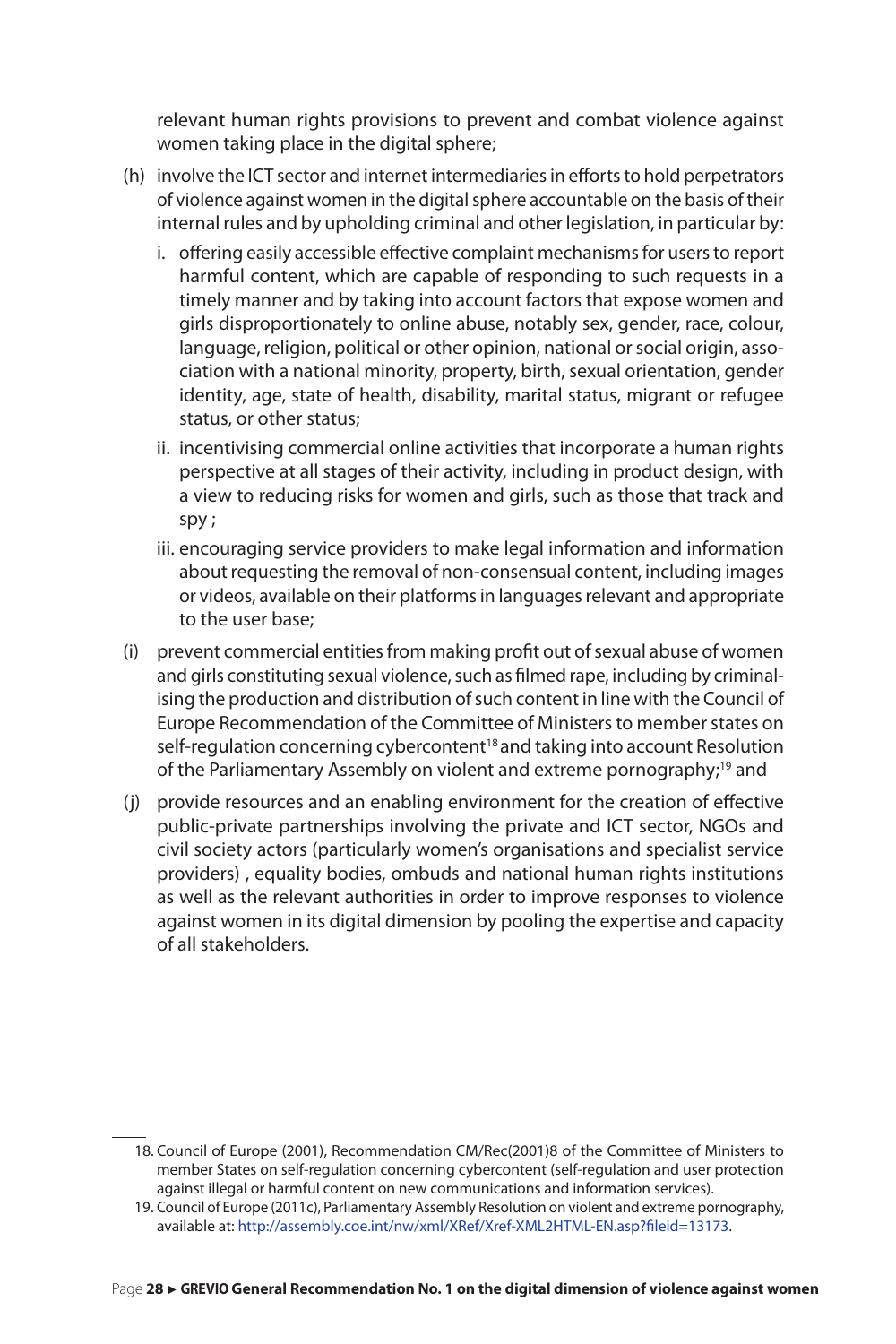# **Annex: Glossary**

<span id="page-29-0"></span>This glossary contains the definitions of some of the most commonly used terms in the digital domain as well as the most prevalent forms of digitally perpetrated violence against women and does not necessarily reflect the views of GREVIO. This glossary will be continuously updated to include the newly emerging terminology and forms of violent acts perpetrated against women and girls in the digital sphere.

#### **Airdrop**

Airdrop is a service developed by Apple that allows users to exchange content with another user of an Apple product located nearby.

#### **Algorithm**

An algorithm is a suite or sequence of instructions used to perform an automated task in a computer system or to find a solution to a problem.

#### **Body shaming**

Body shaming consists of commenting on and mocking someone's bodily shape, size or appearance.

#### **Cloud (the)**

The cloud refers to an alternative way of storing computer data, where the digital data is not stored on the user's physical storage drive but stored on external servers, sometimes in multiple locations, owned and managed by a hosting company.

#### **Creepshots**

Creepshots are sexually suggestive pictures of women taken without their consent.

#### **Cyberbullying**

Cyberbullying is bullying that takes place using digital tools and settings, typically understood as affecting minors.

#### **Cyberflashing**

Cyberflashing consists of sending unsolicited sexual images using dating apps, message apps or texts, or using Airdrop or Bluetooth.

#### **DDoS attack (Distributed denial of service)**

A DDoS attack is an attempt to overwhelm and disrupt or disable a service or server by flooding it with more internet traffic than it can accommodate.

#### **Deadnaming**

Deadnaming is the intentional act of using a trans person's birth name (not corresponding to their gender) in order to shame, threaten, scare or abuse.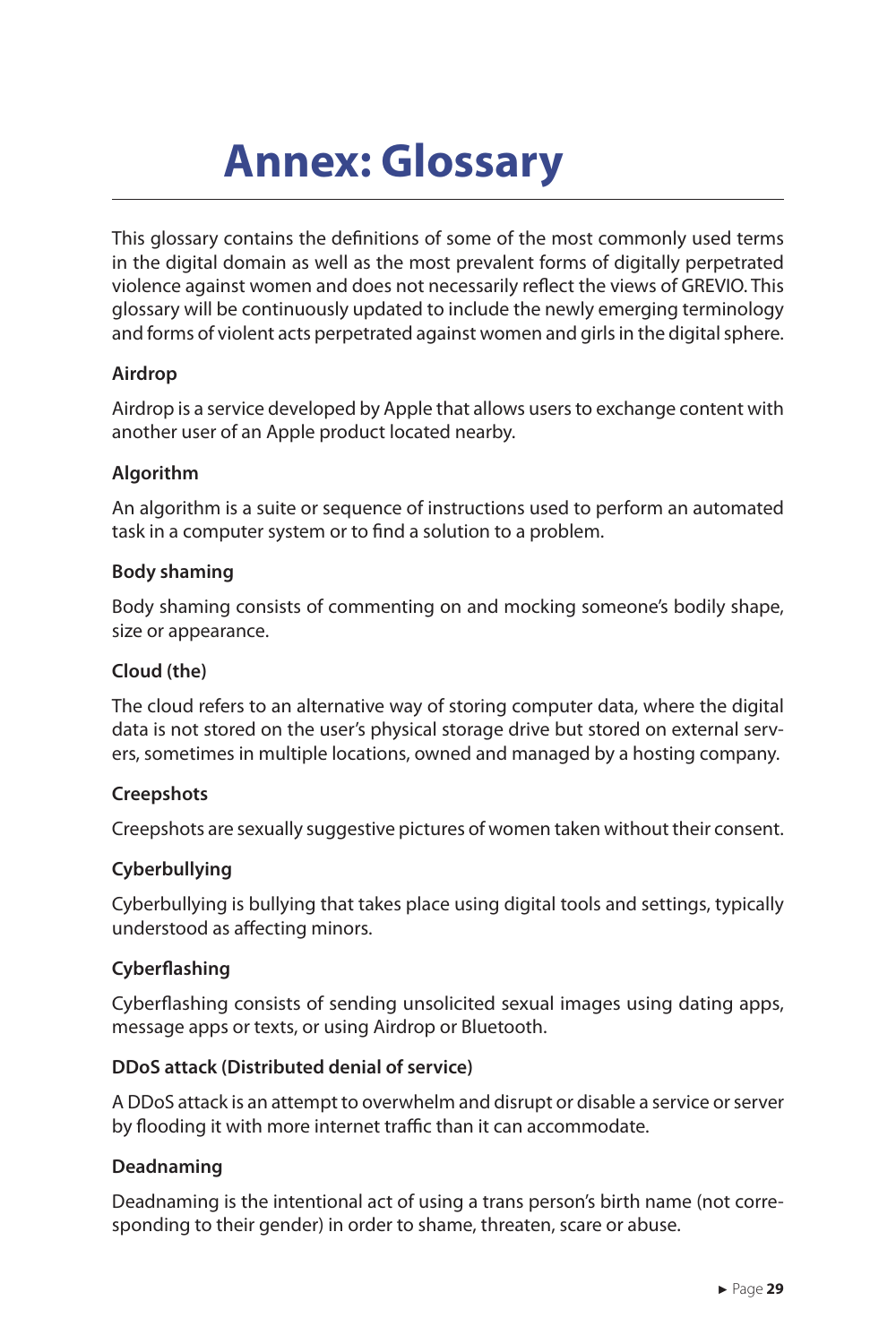#### **Deepfakes**

Deepfakes are videos in which one face has been (seamlessly) replaced by another face, using algorithms and deep learning, and sound is manipulated, so as to create the illusion that another person's actions are being staged.

#### **Doxing**

Doxing is the act of sharing online a target's personal information (phone number, e-mail address, home address, professional contacts) without consent, to encourage abuse.

#### **Electronic evidence**

Electronic evidence is evidence derived from data contained in or produced by any digital or technological device.

#### **Flaming**

Flaming is the act of posting offensive or hostile messages, including insults, on social networks or forums.

#### **Silencing**

Silencing in the digital sphere refers to one's inability to fully participate and express themselves online out of fear of violence and abuse, ultimately resulting in their exclusion from public debates they would like to be part of.

#### **Geolocation**

Geolocation is a feature on a device that is able to deduce its geographical position through GPS signals or other forms of connectivity.

#### **Hacking**

Hacking is the process of illegally or non-consensually gaining access to a computer system or a network.

#### **"Happy slapping" (filmed assault)**

"Happy slapping"/filmed assault is the act of attacking (physical attack or sexual assault) a victim with the objective of recording the assault and sharing it online.

#### **Image-based sexual abuse**

Image-based sexual abuse consists of a perpetrator obtaining sexually explicit images or videos in the course of a relationship, or hacking or stealing them from the victim's computer, social media accounts or phone, to share them online.

#### **Internet of Things (IoT)**

The IoT is the network of physical objects that are connected together and with the internet, therefore recording and transmitting data about their use.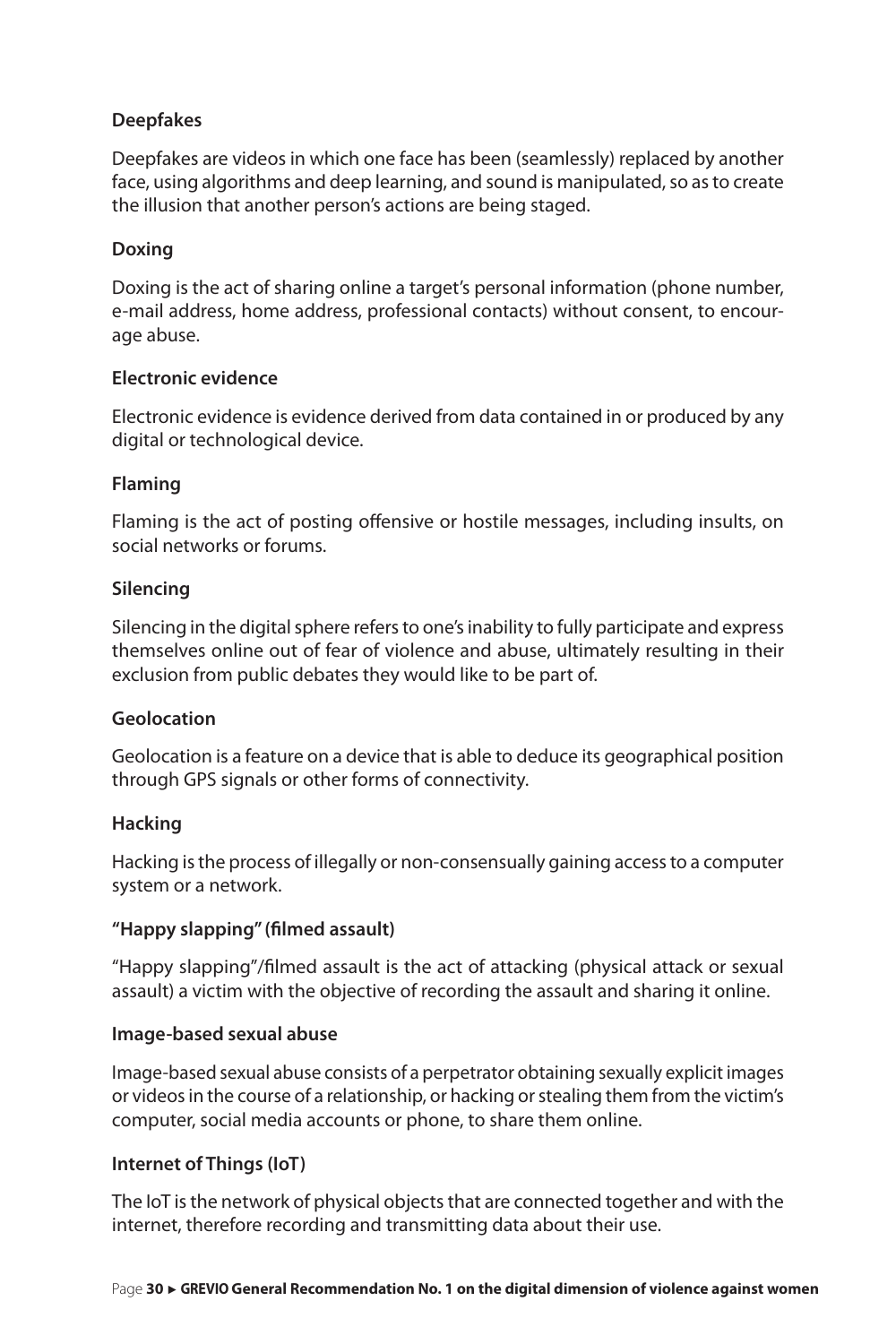#### **IP address (Internet Protocol address)**

An IP address is a unique number assigned to a device connected to the internet that allows the identification and location of that device.

#### **Orbiting**

Orbiting consists of not responding to someone's messages or directly communicating with them but continuing to watch their content online (liking, watching stories, etc.).

#### **Outing**

Outing is the practice of revealing someone's sexual orientation or gender identity without their consent, often publicly.

#### **Sexting**

Sexting consists of exchanging, sending or receiving sexually explicit messages, often containing pictures or videos, via text or chat.

#### **Sexual extortion**

Sexual extortion, also called "sextortion", is the act of using the threat of publishing sexual content (images, videos, deepfakes, sexual rumours) to menace, coerce or blackmail someone, either for more sexual content or for money, sometimes both.

#### **Spyware/Stalkerware**

Spyware is software, usually in the form of an app, downloaded onto someone's phone or device and used to track the activities of that device. Spyware is considered stalkerware in the context of domestic violence.

#### **Swatting**

Swatting is the use of telephones and often computer systems to deceive an emergency service in order to send law enforcement to a specific location based on a false report.

#### **Trolling**

Trolling is deliberately posting abusive comments online, sometimes with the express intention of causing alarm, distress or humiliation. The attacks can also be carried out by a group of people in a co-ordinated and targeted manner.